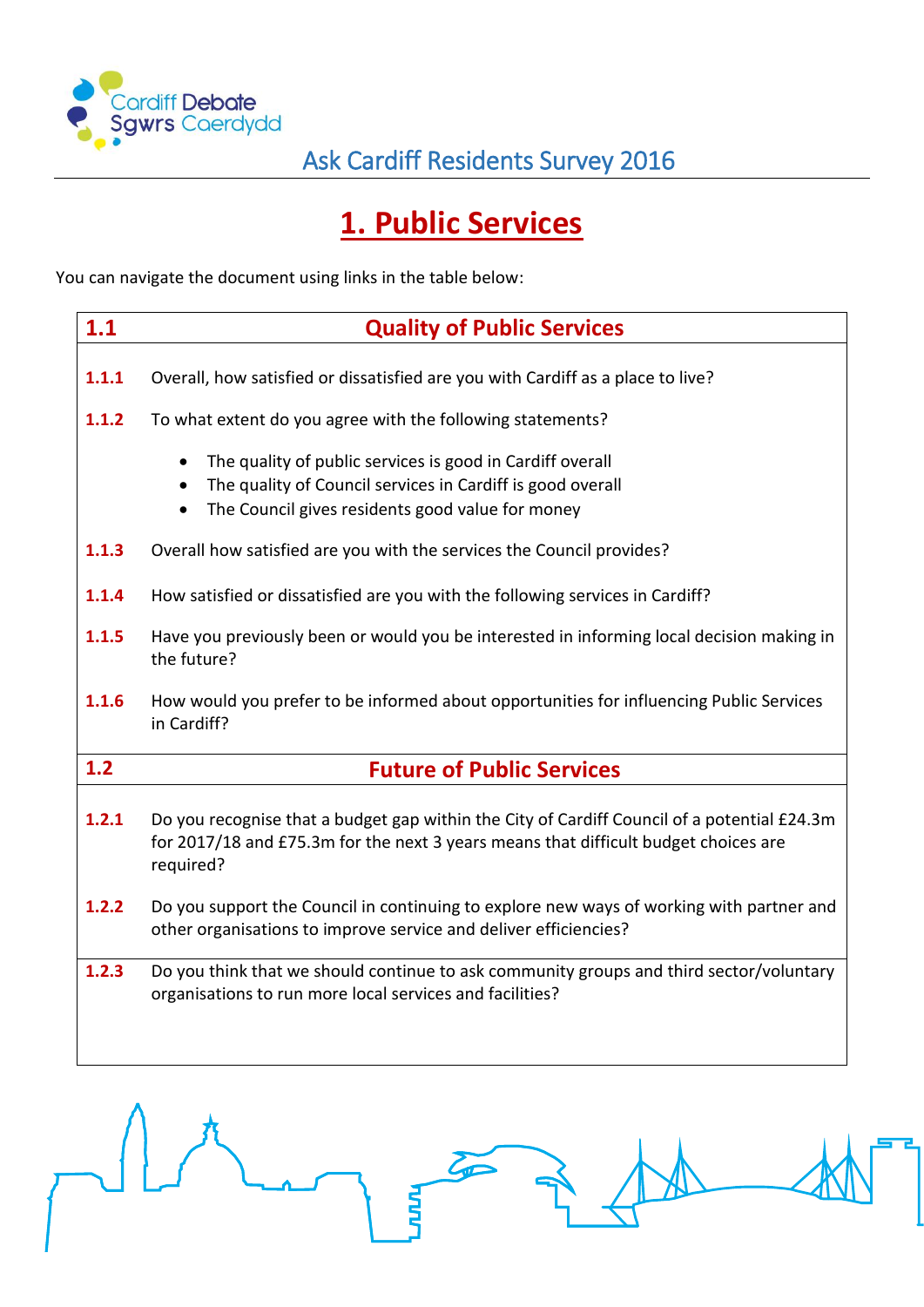

- **1.2.4** [Are you in favour of continuing the Councils policy of better utilising](#page-18-0) Council buildings with [a focus on quality service provision and community led activities?](#page-18-0)
- **1.2.5** Do you support investment in IT (Information Technology) to increase opportunities for [self-service?](#page-19-0)
- **1.2.6** Would you support the Council in charging the public more for some services if it means [they could be maintained or improved?](#page-20-0)
- **1.2.7** [Are there any areas which you currently use, that you would not be prepared to pay extra](#page-22-0)  [for in order to maintain or improve the service?](#page-22-0)
- **1.2.8** [To what extent do you agree or disagree with the City of Cardiff Council undertaking the](#page-26-0)  [following?](#page-26-0)
	- Increased commercial activities including trading, advertising and sponsorship.
	- Council services carrying out additional work for external clients to generate income.
- **1.2.9** [The City of Cardiff Council provides financial assistance to services that it does not have to](#page-27-0)  [deliver. Do you agree that we should look for other sources of income to allow these to](#page-27-0)  [be delivered?](#page-27-0)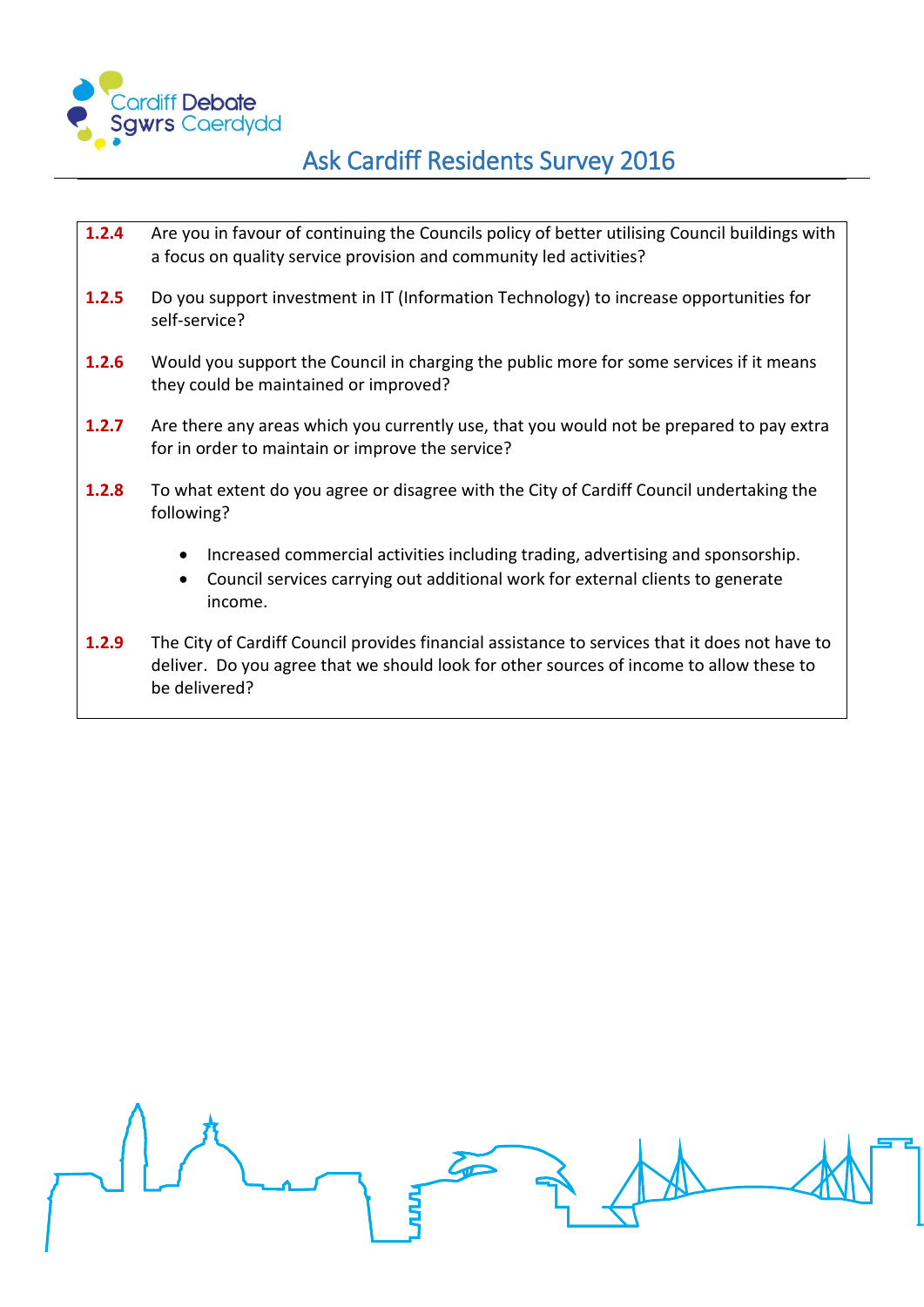

The Ask Cardiff Survey was used by Cardiff Council to gather the views of people in the city about the quality of public services in the city and learn where they felt improvements could be made.

## <span id="page-2-0"></span>**1.1 Quality of Public Services**

#### <span id="page-2-1"></span>**1.1.1 Overall, how satisfied or dissatisfied are you with Cardiff as a place to live?**

Nine-tenths (89.3%) of all respondents to Ask Cardiff were either 'very' or 'fairly satisfied' with the city as a place to live.

Levels of satisfaction were found to have been maintained from earlier years with overall satisfaction previously recorded at 88.7% and 89.5% (2014 & 2015 Ask Cardiff Surveys respectively).



*Base: 3975. Excludes 'Don't Know' responses.*

Analysis by NPA shows levels of overall satisfaction ('very' and 'fairly satisfied' combined) to be broadly consistent across the city. Some variation is evident when looking specifically at those reporting to be 'very satisfied' with 42.9% of those in Cardiff West reporting to be 'very satisfied' with Cardiff as a place to live compared to just 29.9% of residents in Cardiff East – a range of 13.0 percentage points.

Analysis by demographic group further showed around two fifths of those aged over 55 (40.0%), Welsh speakers (39.8%) and females (39.0%) to report being 'very satisfied' with the city as a place to live compared to less than a third of those either belonging to an ethnic minority or identifying as disabled (32.9% & 31.4% respectively).

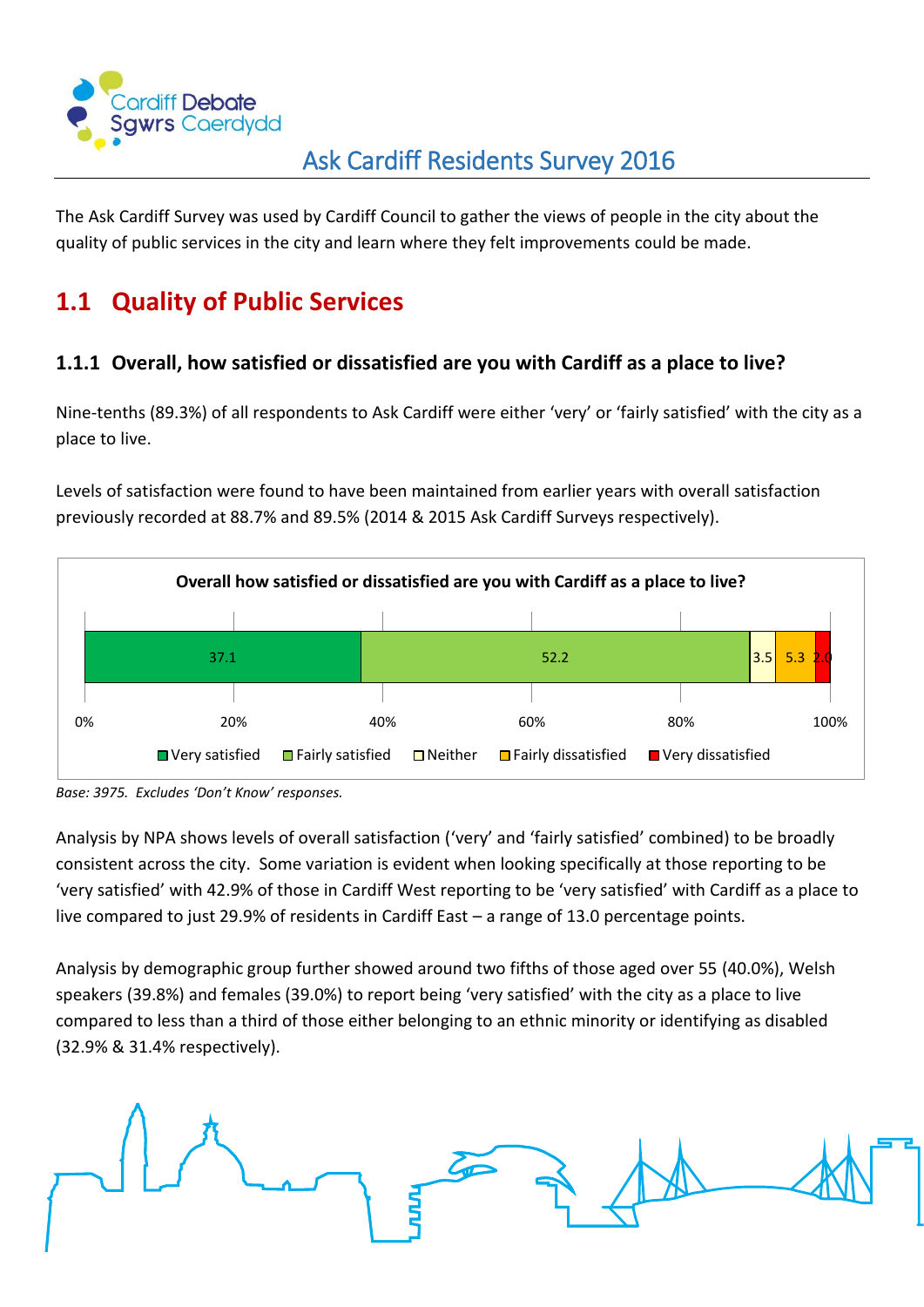



*Base sizes shown in brackets. Excludes 'Don't Know' responses.*

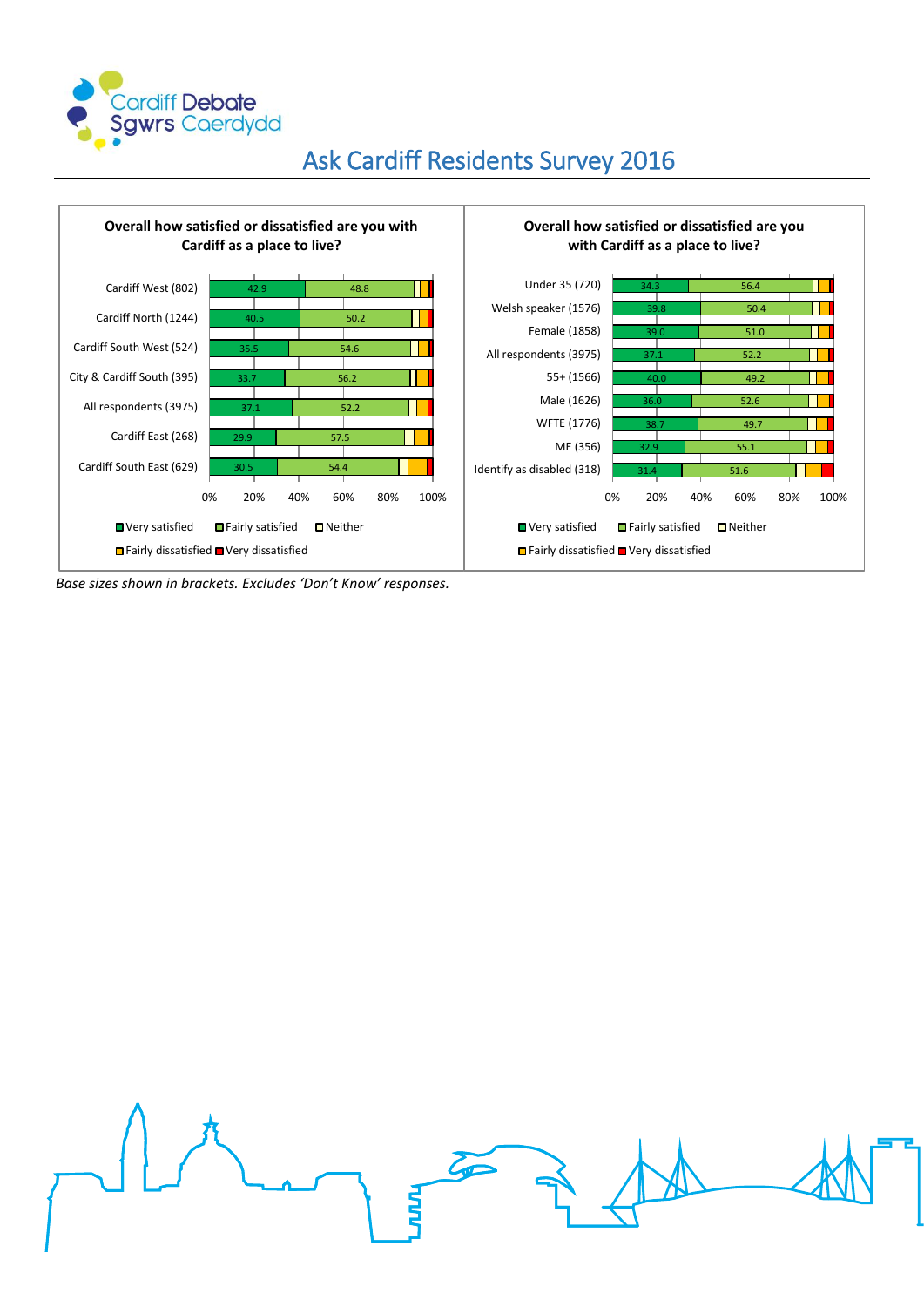

#### <span id="page-4-0"></span>**1.1.2 To what extent do you agree with the following statements?**

Almost three quarters of respondents (73.0%) agreed that the **quality of public services** in Cardiff is good. Trend data shows a continuing increase in the level of agreement with this statement (65.6% in 2014 and 67.5% in 2015).

Three fifths (61.0%) of respondents also agreed that the **quality of council services** in Cardiff is good overall. This figure is an increase on the level of agreement recorded to this question in both the 2014 and 2015 Ask Cardiff surveys (57.1% and 54.2% in agreement respectively).

Ask Cardiff 2016 recorded 45.9% of those responding as being in agreement that **the Council offers good value for money.** This figure also indicates a rise of approximately ten percent from data collected in the two previous surveys (36.6% in 2014 and 35.2% in 2015).



*Base sizes shown in brackets. Excludes 'Don't Know' responses.*

Analysis by NPA broadly showed a consensus of opinion across the city with regard to the three statements. One notable exception to this rule however was the area of Cardiff South East with residents in this area providing the lowest levels of satisfaction to each of the three statements as well the highest levels of active disagreement ('tend to disagree' and 'strongly disagree').

Similarly when examined by demographics those identifying as disabled where found to be the most likely to report levels of disagreement with each of the three statements.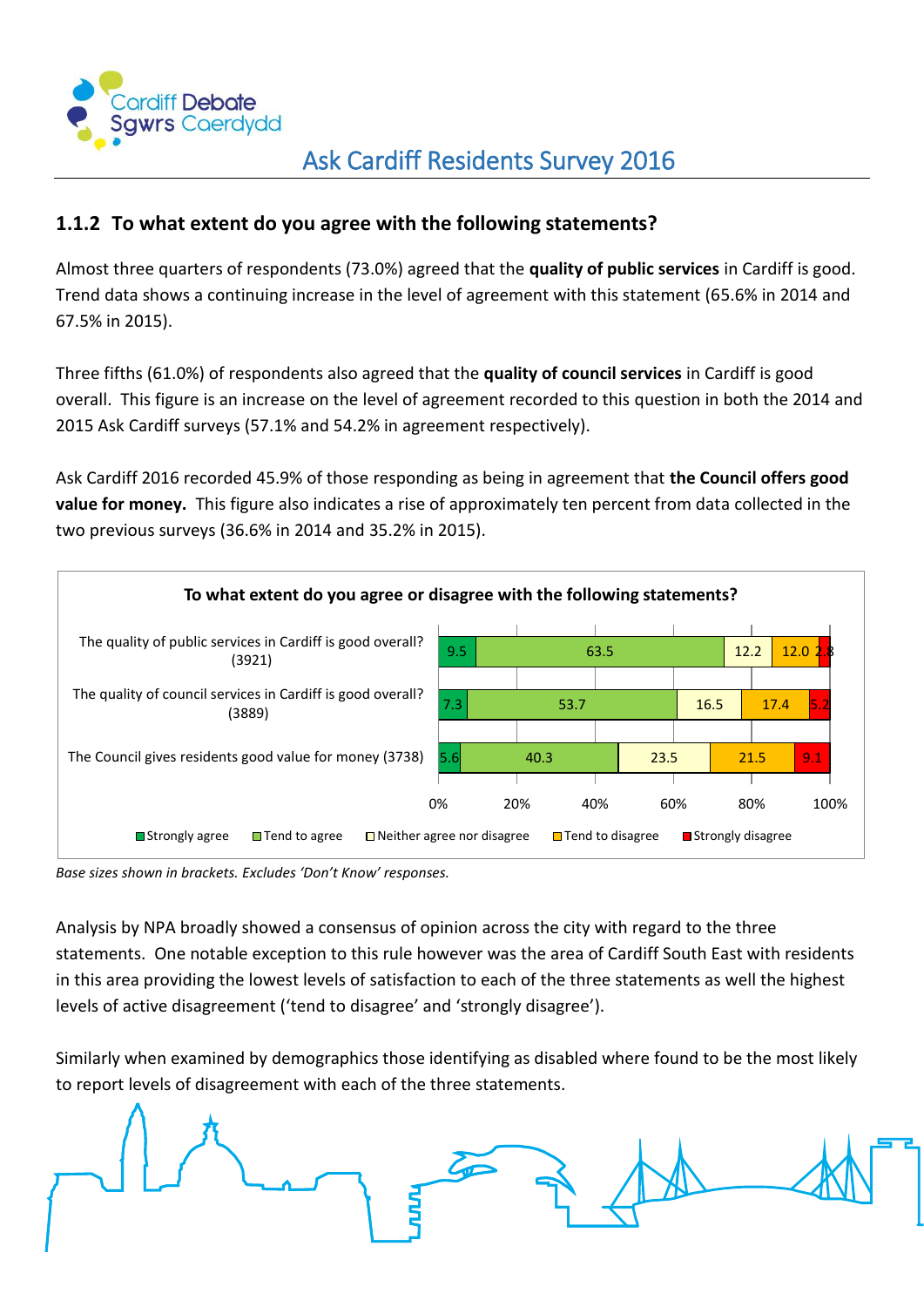



*Base sizes shown in brackets. Excludes 'Don't Know' responses.*

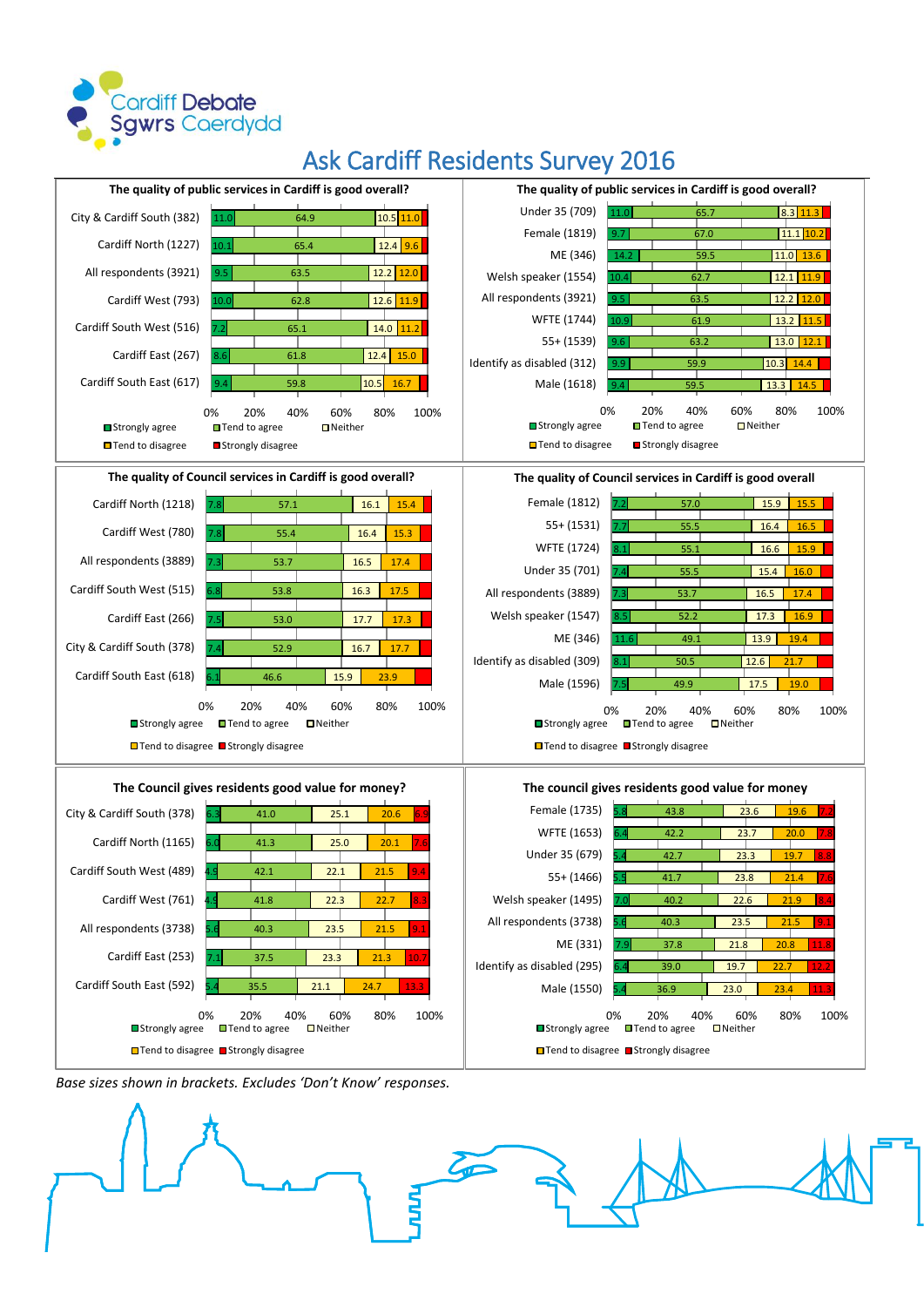

#### <span id="page-6-0"></span>**1.1.3 Overall how satisfied are you with the services the Council provides?**

Over two thirds (68.2%) of those responding were satisfied with the services provided by the Council. This figure echoes the data collected in 2015 (69.3%) however it must also be noted that longer trend data indicated a significant decline with overall satisfaction recorded at 88.4% in 2013 and 80.3% in 2014.



*Base: 3874. Excludes 'Don't Know' responses.*

Satisfaction with the services provided by the Council were found to be highest in the North of the city (72.2%), amongst females (71.2%) and those aged over 55's (70.8%). Conversely those expressing the lowest levels of satisfaction were residents in Cardiff South East (58.5%), Males (64.9%) and those identifying as disabled (65.5%).





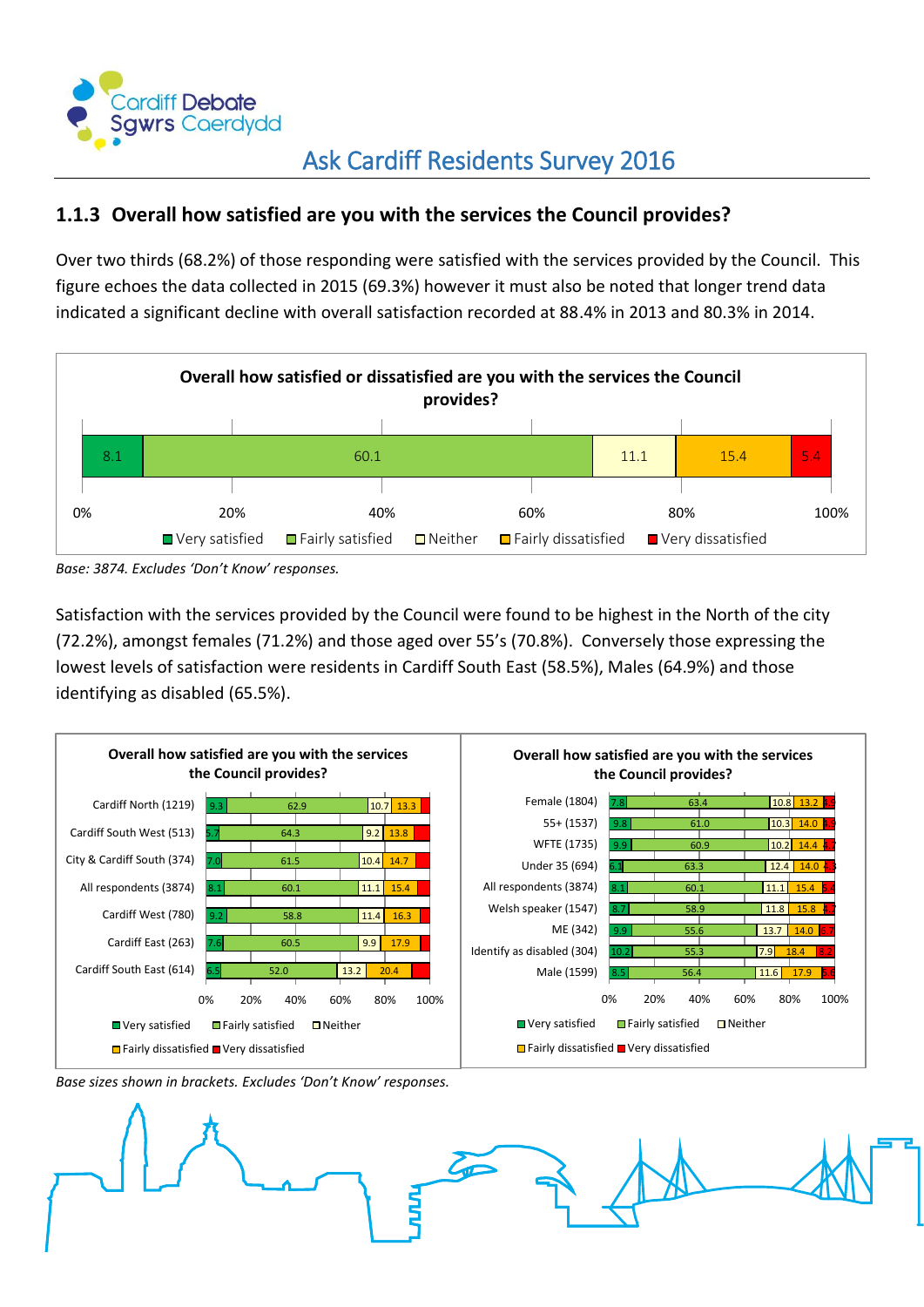

#### <span id="page-7-0"></span>**1.1.4 How satisfied or dissatisfied are you with the following services in Cardiff?**

More than three quarters (78.3%) of all respondents were satisfied with street lighting whilst 64.8% also expressed satisfaction with library services in the city (Ask Cardiff 2015 recorded satisfaction with library services at 63.0%).

Less than a third of respondents (31.7%) reported satisfaction with youth services which whilst still low represents a significant rise form the 2014 figure of 21.5%.

Pavement maintenance continue to provide the lowest levels of satisfaction from respondents as well as the highest levels of dissatisfaction with over a quarter (26.2%) claiming to be 'very dissatisfied' with this particular service.



*Base sizes shown in brackets. Excludes 'Don't Know' responses.*

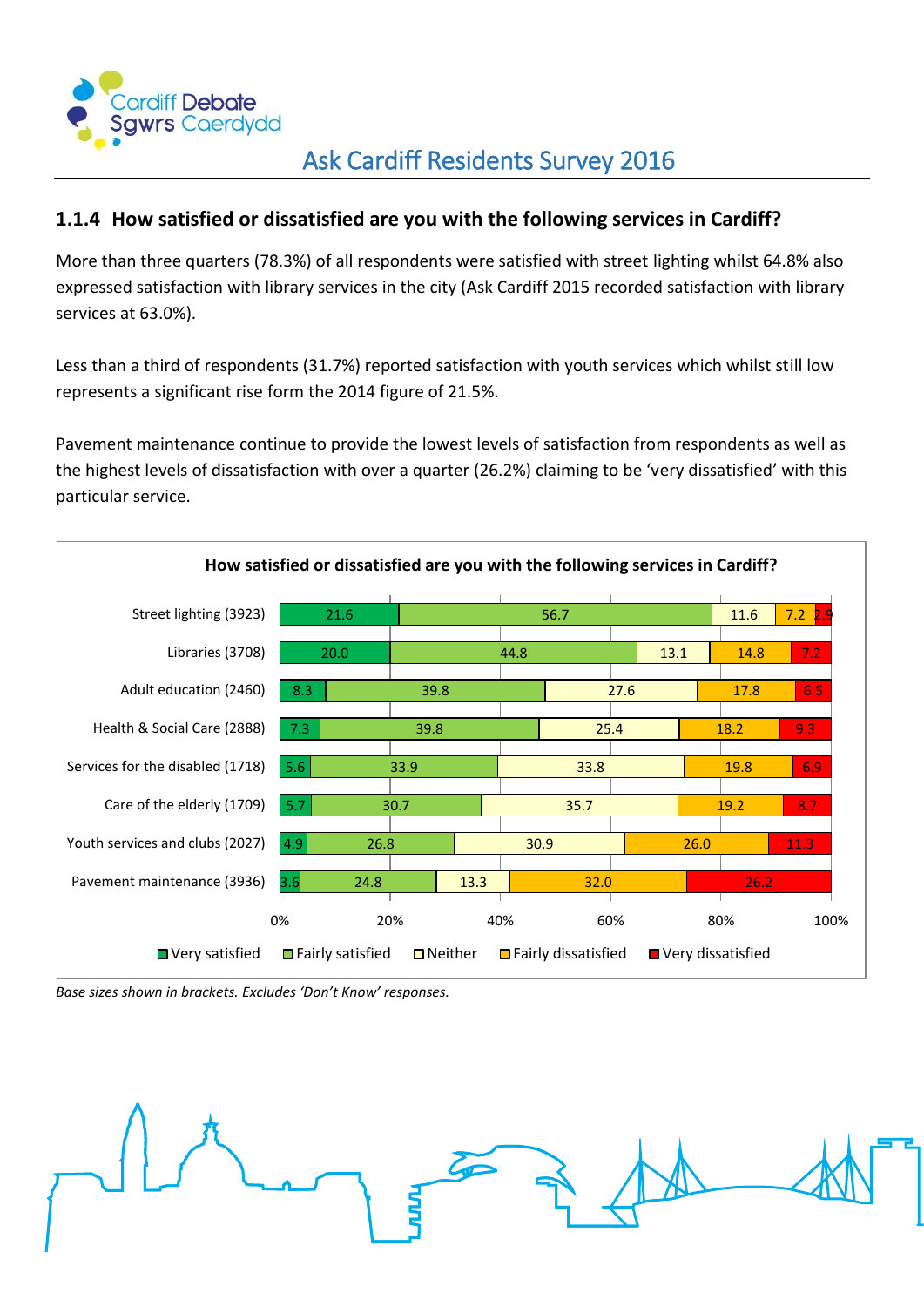

#### <span id="page-8-0"></span>**1.1.5 The Council and other Public Services have a commitment to engaging local people in designing services based on local needs. Have you previously been or would you be interested in informing local decision making in the future?**

Almost half (47.2%) of respondents indicated an interest in informing local decision making. Almost a quarter (22.6%) reported uncertainty around this issue suggesting that more public information may be required regarding how people could become involved and what this would look like.



*Base: 3958*

Residents in Cardiff South East and Cardiff South West were most interested in informing local decision making (53.0% and 51.5% respectively) whilst those in the East of the city were less keen to be involved (42.3%).

Respondents identifying as disabled and those from a minority ethnic background were also amongst those most groups interested in greater involvement (57.4% and 52.2%).

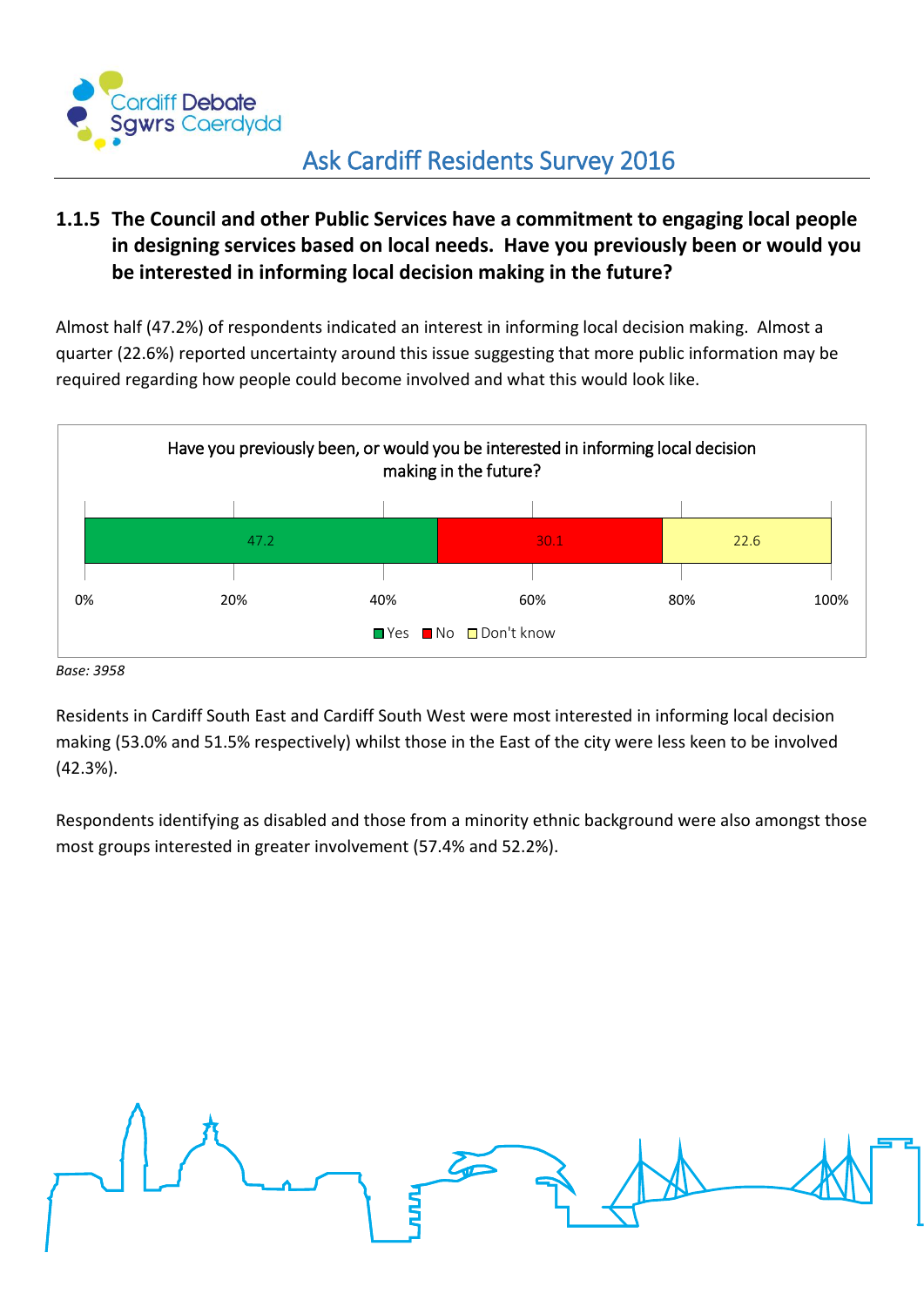



*Base sizes shown in brackets.*

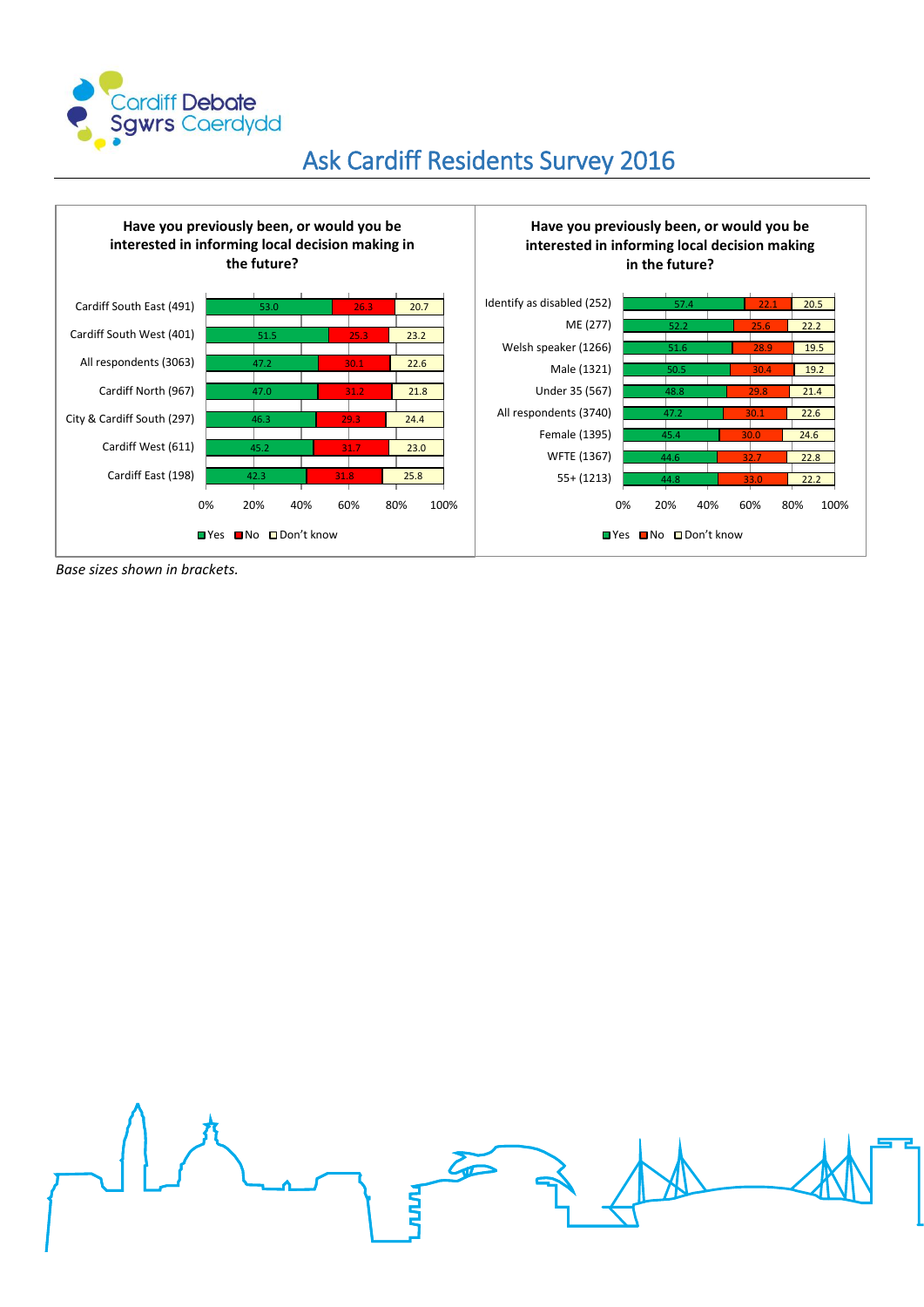

#### <span id="page-10-0"></span>**1.1.6 How would you prefer to be informed about opportunities for influencing Public Services in Cardiff?**

'Email' was by far to most preferred means for being informed about opportunities for influencing Public Services in Cardiff accounting for 72.0% of all responses.



#### *Base: 3813*

Only 24 of the 3813 respondents to this question selected 'other' with 20 leaving further comment. 8 of the respondents (40.0%) were 'Not interested' in receiving information about opportunities. Three respondents suggested that citizens be informed through 'Cardiff Deaf Centre' and three requested that there is a 'Range of communication needed' to reach different audience.

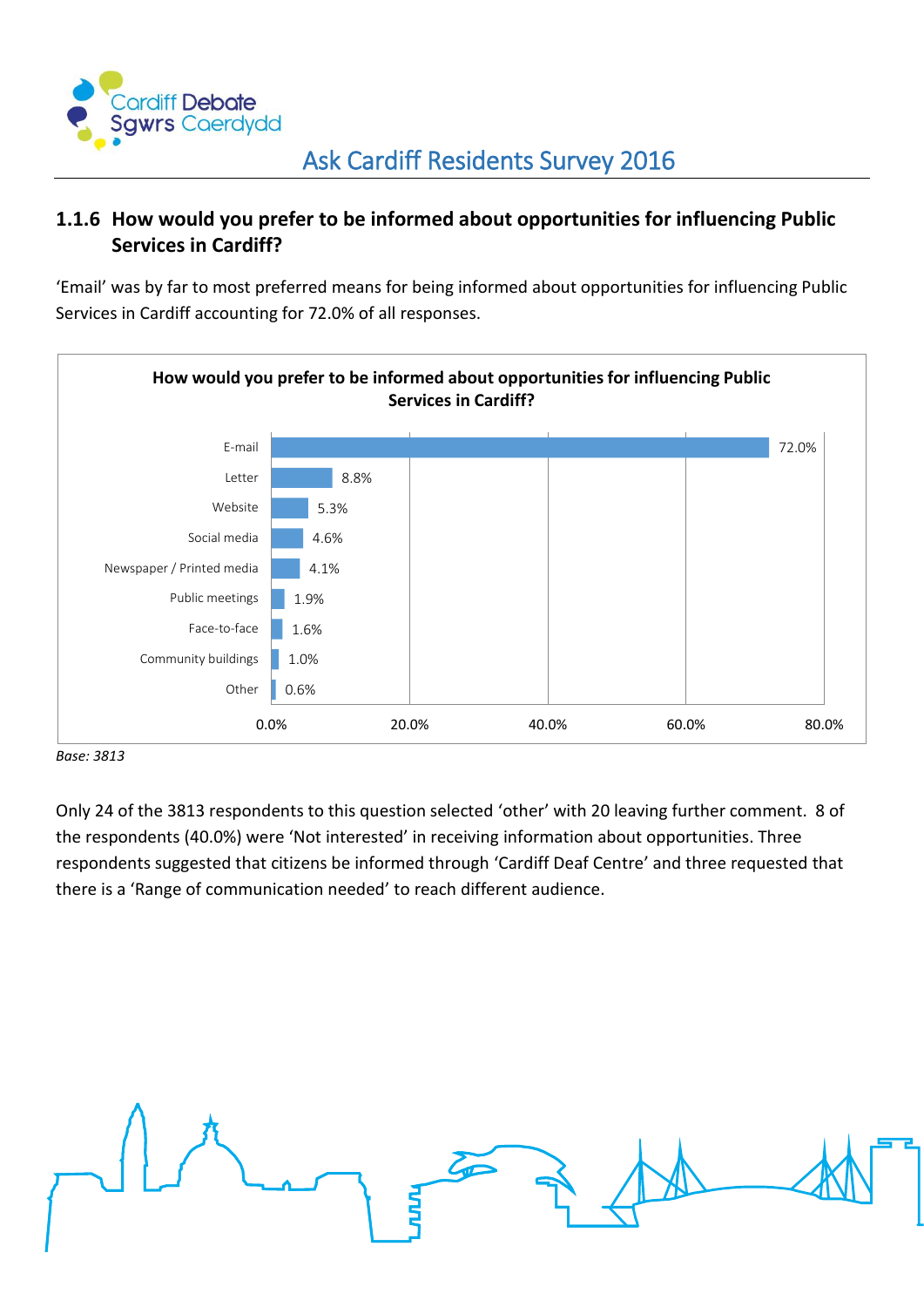

| Theme                                      | <b>No</b>      | ℅    | <b>Example comments</b>                                                                                                                                                                              |
|--------------------------------------------|----------------|------|------------------------------------------------------------------------------------------------------------------------------------------------------------------------------------------------------|
| <b>Not interested</b>                      | 8              | 40.0 | I don't want to be involved.<br>$\bullet$<br>No thanks.<br>$\bullet$                                                                                                                                 |
| <b>Cardiff Deaf</b><br><b>Centre</b>       | 3              | 15.0 | Cardiff Deaf Centre.<br>$\bullet$                                                                                                                                                                    |
| <b>Range of</b><br>communication<br>needed | 3              | 15.0 | To receive a broad response to any call for opinion the council must employ a<br>$\bullet$<br>range of media to elicit a full picture. Not everyone prefers e-mail (as I do) or the<br>social media. |
| <b>Buildings</b>                           | $\overline{2}$ | 10.0 | Notices at local post offices, supermarkets, farmers markets etc.<br>$\bullet$                                                                                                                       |
| <b>Council staff</b><br><b>bulletins</b>   | $\mathbf{1}$   | 5.0  | Council Inbox and other bulletins.                                                                                                                                                                   |
| Texts                                      | $\mathbf{1}$   | 5.0  | Text message.<br>$\bullet$                                                                                                                                                                           |
| <b>Online</b>                              | $\mathbf{1}$   | 5.0  | Email and social media.<br>$\bullet$                                                                                                                                                                 |
| <b>Local Councillor</b>                    | 1              | 5.0  | Local councillor.<br>$\bullet$                                                                                                                                                                       |

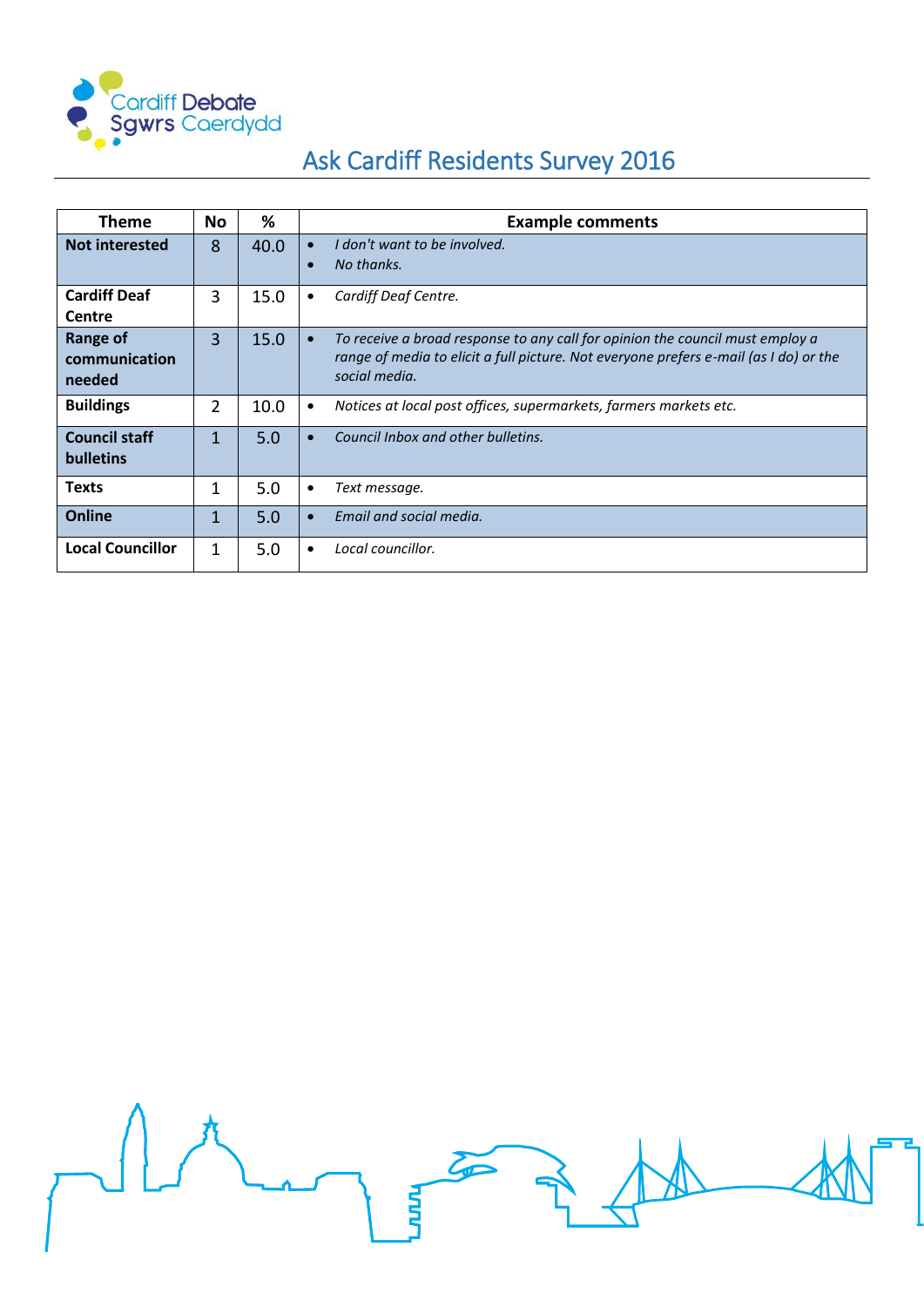

## <span id="page-12-0"></span>**1.2 Future of Public Services**

Ask Cardiff includes initial questions on our budget proposals for 2017/18 to ensure that the views of the public are heard earlier and that we have an ongoing conversation. The findings of these initial questions are planned to inform the more detailed Public Consultation on Budget Proposals during November/December 2016.

As a Co-operative Council we remain committed to understanding and supporting services that are most important to people, whilst making sure that we help those most in need. However, reductions in funding and increased demand for our services mean that difficult choices, including increased fees and charges, remain options for consideration.

## <span id="page-12-1"></span>**1.2.1 Do you recognise that a budget gap within the City of Cardiff Council of a potential £24.3m for 2017/18 and £75.3m for the next 3 years means that difficult budget choices are required?**

More than four fifths (81.8%) of respondents recognised the financial difficulties presented by the budget gap, slightly less than in Ask Cardiff 2015 (82.9%) and the Budget consultation (2016/17)



*Ask Cardiff 2016 base: 3557.*

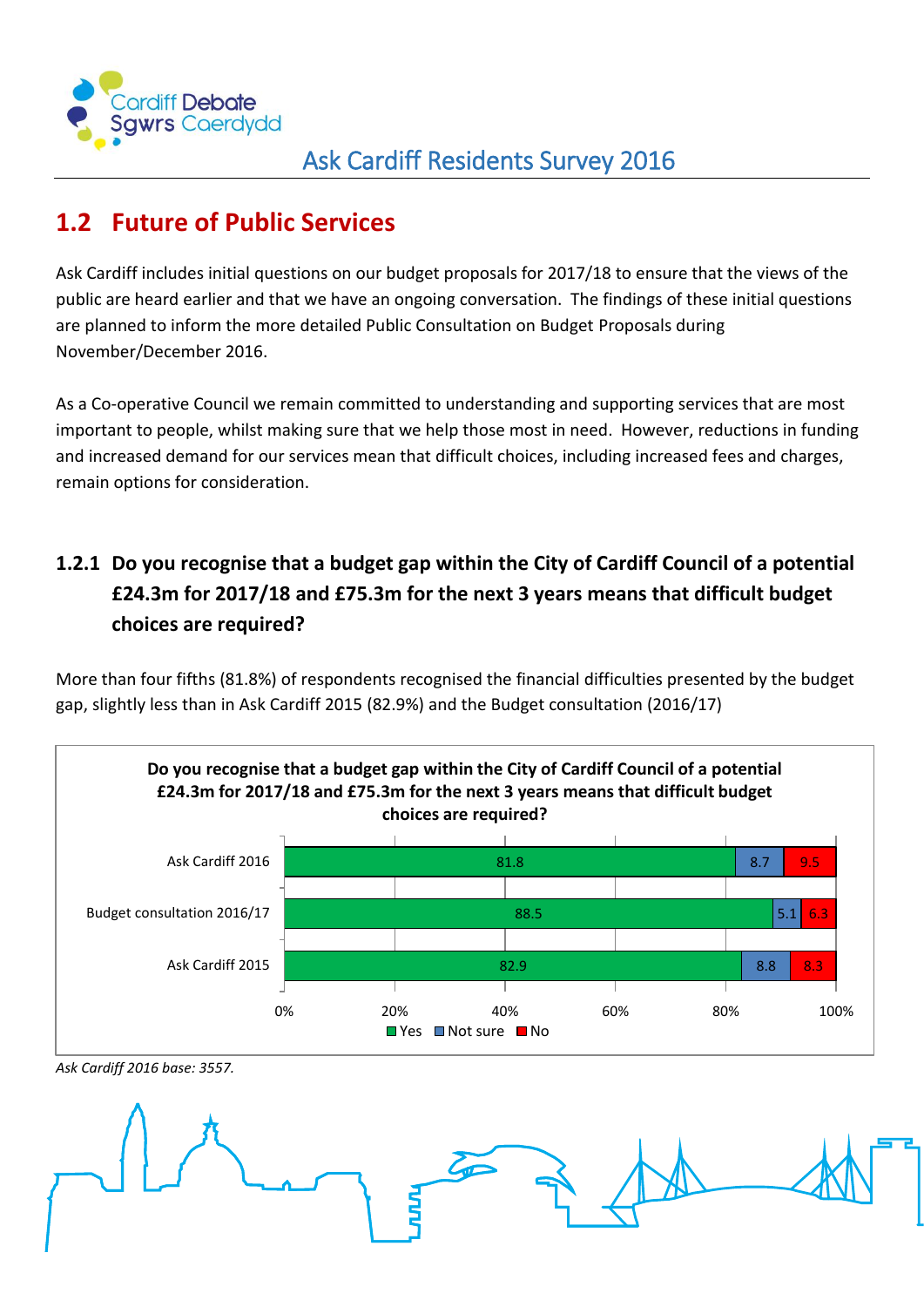

Respondents in the West of the city, females and welsh language speakers were amongst those most likely to recognise the difficulties faced by the Council whereas respondents in the South East of the city, those identifying as disabled and those from a minority ethnic background were less likely to do so.



*Base sizes shown in brackets.*

Over the last few years we have reshaped the Council to become a smaller and smarter organisation. This has included working with other local authorities to develop a Shared Regulatory Service to increase efficiency in environmental health, licensing and trading standards, and supporting community groups and organisations to run local facilities, including the YMCA running Plasnewydd Community Centre.

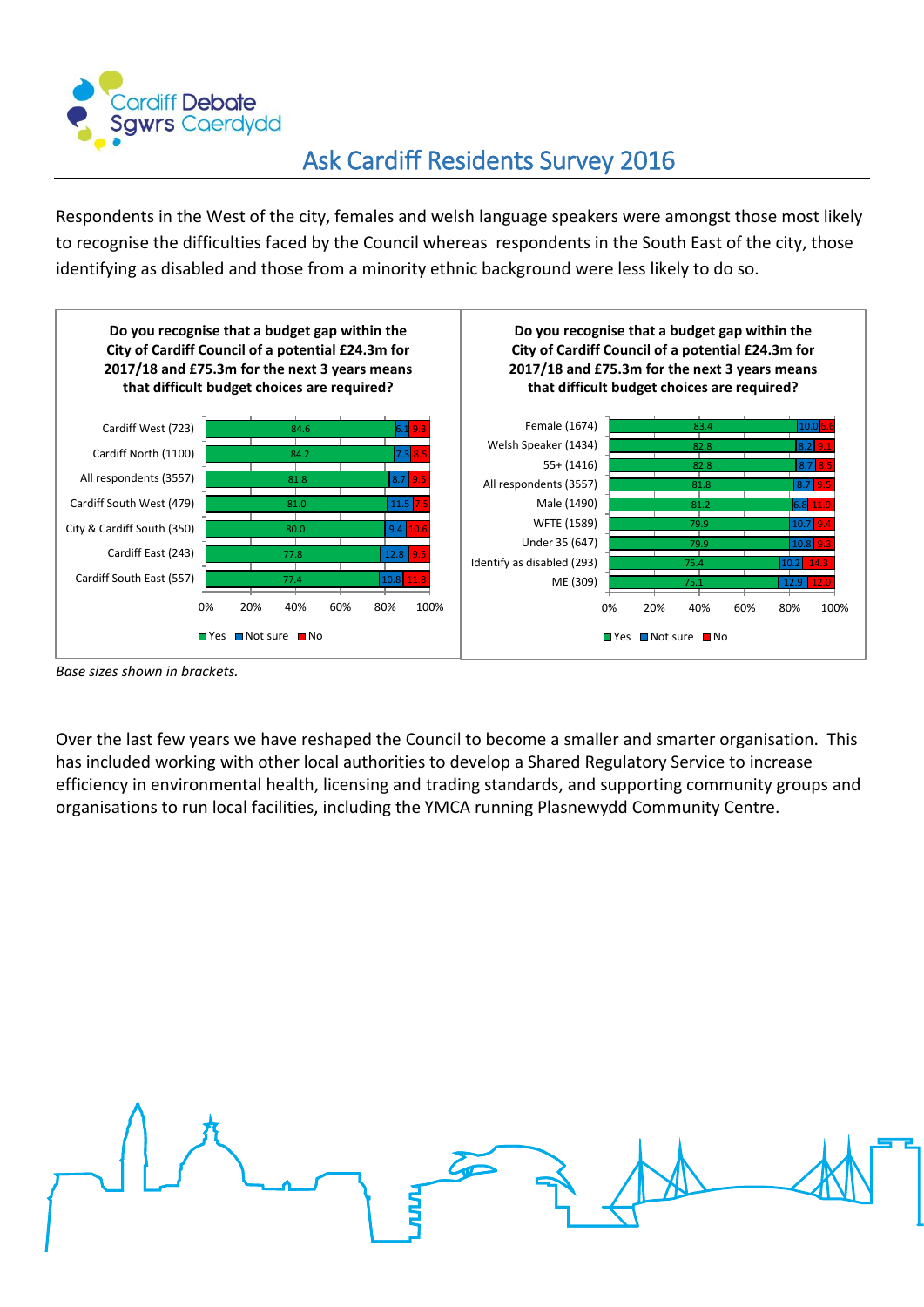

#### <span id="page-14-0"></span>**1.2.2 Do you support the Council in continuing to explore new ways of working with partner and other organisations to improve service and deliver efficiencies?**

Public support for the Council exploring new ways of working with others has shown a continuing increase with four in five (80.1%) supportive compared to 76.0% in the Budget consultation 2016/17 and 68.4% in Ask Cardiff 2015.



*Ask Cardiff 2016 base: 3555.*

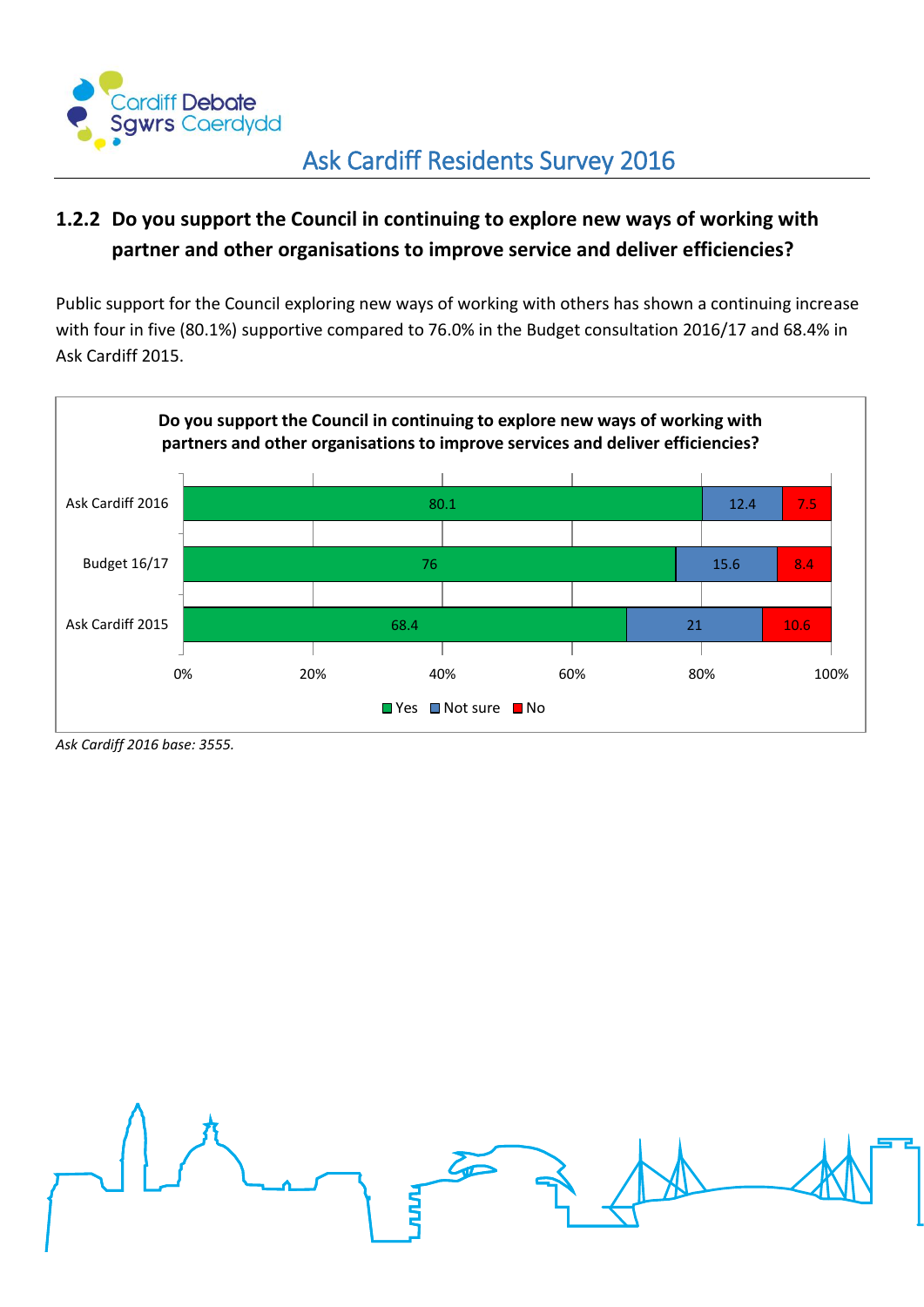

### <span id="page-15-0"></span>**1.2.3 Do you think that we should continue to ask community groups and third sector/voluntary organisations to run more local services and facilities? E.g. running local community buildings, maintaining open spaces etc.**

While over a third (37.8%) were in agreement that community groups and organisations should be asked to run more local services and facilities, a high degree of uncertainty (36.2%) was expressed by those responding to this question. Support for the proposal was found to be highest amongst respondents in Cardiff North (39.8%) whilst those in Cardiff East were less supportive (31.1%).



*Base: 3551*



*Base sizes shown in brackets.*

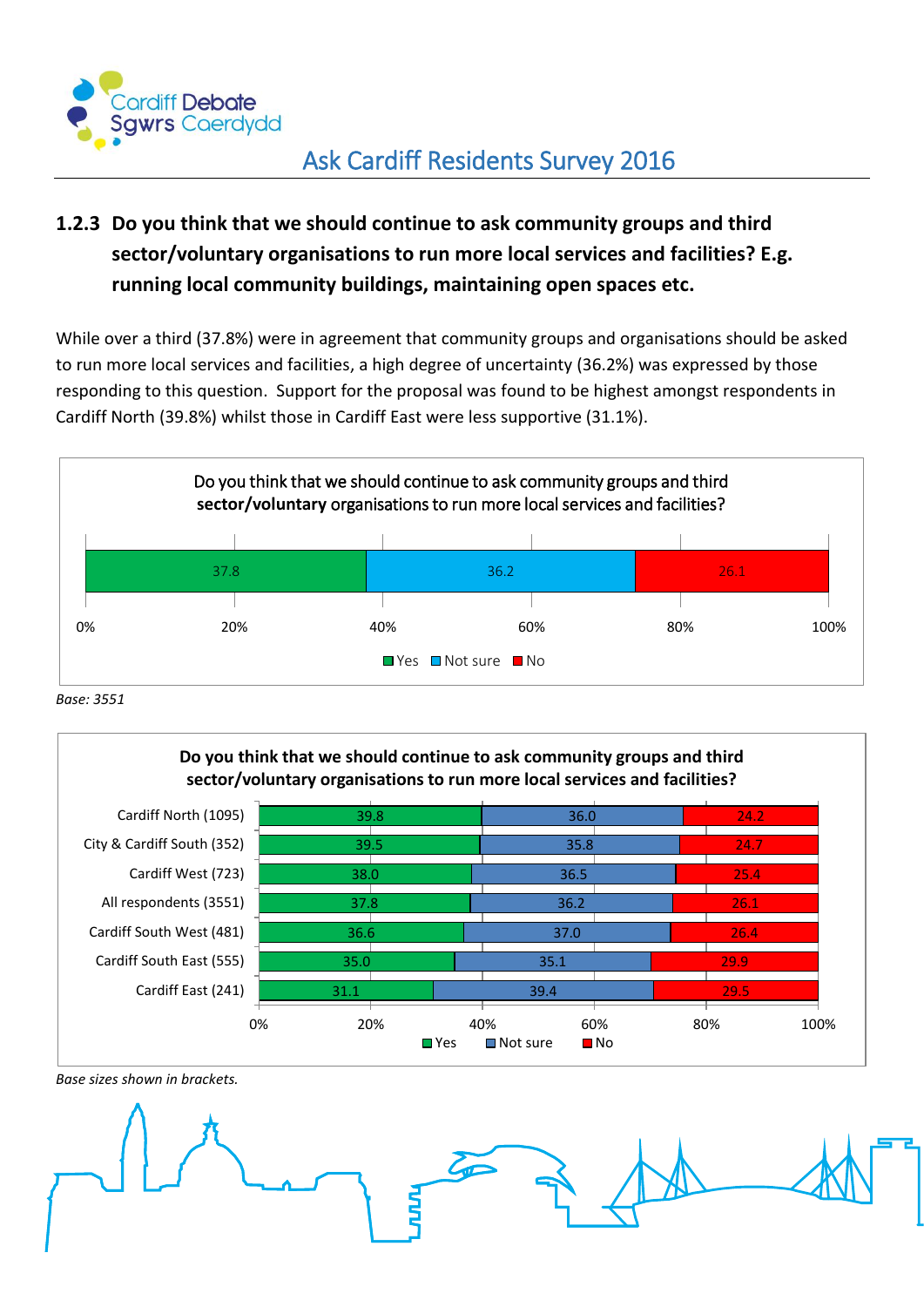

Those responding that they supported the idea of local services and facilities being operated by community groups and third sector/voluntary groups were asked to specify the services or facilities that they felt might be appropriate for this type of work.

The 761 comments were analysed by theme with 295 respondents suggesting Community spaces and many specifying facilities including leisure centres, community centres and libraries (38.8%). This was ahead of Parks and open spaces (34.2%), Neighbourhood maintenance (15.4%) and Play and youth provision (14.5%). Details of the full themes and example comments are as follows:

| <b>Theme</b>                 | <b>No</b> | %    | <b>Example comments</b>                                                                                                                                                                                                                                                                                                                                                                                                                                                                                                                                                                                                 |
|------------------------------|-----------|------|-------------------------------------------------------------------------------------------------------------------------------------------------------------------------------------------------------------------------------------------------------------------------------------------------------------------------------------------------------------------------------------------------------------------------------------------------------------------------------------------------------------------------------------------------------------------------------------------------------------------------|
| <b>Community</b><br>spaces   | 295       | 38.8 | Community centres and buildings that can be run by mainly volunteers and used for<br>$\bullet$<br>the local community.<br>I think the fact that libraries and leisure centres have already been re-organised is a<br>$\bullet$<br>start. Also the move from library/information centre/housing office to local hub.<br>Leisure services; libraries.<br>$\bullet$<br>Running community buildings.<br>$\bullet$<br><b>Sports facilities</b><br>$\bullet$                                                                                                                                                                  |
| Parks and open<br>spaces     | 260       | 34.2 | Parks and gardens maintenance, Litter picking.<br>$\bullet$<br>Community buildings, libraries, local open spaces, opening and locking parks.<br>$\bullet$<br>Maintaining open spaces- could be 'packaged' as part of a public health initiative<br>$\bullet$<br>to encourage more active lifestyles for sedentary 'office bound' people.<br>Making open spaces more attractive would be a good place to start - some places<br>$\bullet$<br>already do this and it makes a big difference to uncared for areas.<br>Maintaining open spaces, parks etc. with a view to increasing biodiversity.<br>$\bullet$             |
| Neighbourhood<br>maintenance | 117       | 15.4 | Parks, verges and communal areas. Local community buildings.<br>$\bullet$<br>Litter picking up in streets around city could be coordinated at local voluntary level.<br>$\bullet$<br>Maintenance of local areas e.g. trimming back overgrown paths, litter<br>$\bullet$<br>collection/picking, logging issues and reporting to the authority, repainting railings<br>in parks etc. (and similar non technical tasks).<br>Street cleaning, tree and hedge cutting, fly-tip, Neighbourhood Watch.<br>$\bullet$                                                                                                            |
| Play and youth<br>provision  | 110       | 14.5 | Youth provision, work with young people.<br>$\bullet$<br>More youth clubs are needed, there are not enough places for kids to go to get<br>$\bullet$<br>them off the streets.<br>Youth centres that are being closed can be run by charities or by social enterprises.<br>$\bullet$<br>Pre-school children's groups, parents with children.<br>$\bullet$                                                                                                                                                                                                                                                                |
| <b>Social care</b>           | 99        | 12.7 | Develop/promote services such as friendship groups to promote inclusion and<br>$\bullet$<br>reduce social isolation for older people.<br>Specialist day services for people with dementia such as the Alzheimer's society or<br>$\bullet$<br>People First working with people with Learning disabilities. Loneliness kills more<br>older people than heart disease why not invest in community resilience for people<br>who have become disconnected from their communities.<br>Social care:- Particularly community outreach programs for people suffering with<br>$\bullet$<br>mental health issues and disabilities. |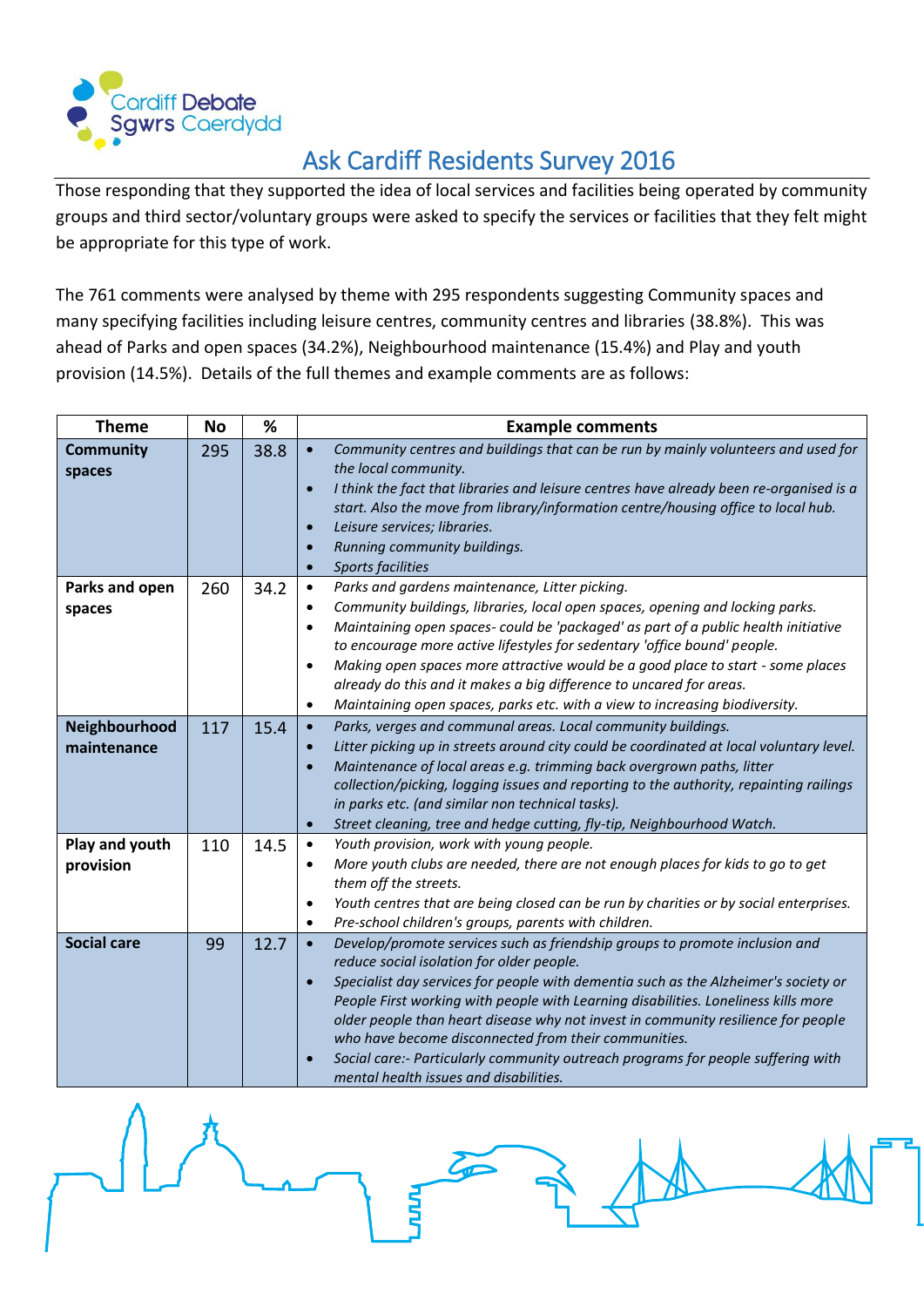

#### **Council responsible for support and standards.** 63 8.3 *Community centres, open spaces - but with support, e.g. loan of equipment, help with costs. Yes, as long as they are regulated and scrutinised Encourage other groups but also support them, it's not fair to just offload responsibility onto them. It's also important you keep tabs and ensure that the needs of the people are being met by these other organisations and no one is being left out.* **Any that suitable** 52 6.8 *Any service that the third sector can prove they can operate efficiently should be looked at. It is not a case of appropriate. It is a case of 'needs must' so wherever you can get the best value and reliability. Anything. Community involvement allows people to feel that it is their city and that they can do stuff to make it better.* **Empower communities and individuals** 50 6.6 *Local events, street parties, street cleaning. Using voluntary organisations will allow to create a community bond. I think supporting residents take ownership and empower them within the communities is very important. This includes using neglected spaces whether it is potential land for community gardens or unused buildings for community groups. Any groups that can be supported and regulated by the council - involving school, unemployed etc.* **Miscellaneous services** 32 4.1 *Regarding public toilets - instead of shutting down due to lack of public funds, why not you work together with residents of Cardiff, asking them to look after these toilets instead. Maybe community events to engage the people around the community.* **Advice and support services** 28 **3.7 •** Advice services including welfare rights, housing and those in financial difficulty. *Due to cuts in Legal aid and council funding these projects have fallen by the wayside and people do not know where to turn for advice and assistance.* **Anything not core** 18 2.4 *To protect any service which is under threat that is not a statutory obligation.* **Services for specific groups** 17 2.2 *Facilities / areas that are only used by small/niche groups and not the majority.* **Agree in principle** 16 2.1 *Whilst I support the decision to do the above I have no suggestions.* **Make better use of buildings** 14 1.8 *I think it would be great if there could be come community areas run by volunteer groups, and possibly temporary spaces which are vacant could be utilised to create community spaces for engagement and artistic growth.* **Examples to remain Council run** 13 **1.7 •** Not running local community buildings as these facilities could be misused by some *local organisations , but managing open spaces could be advantageous.* **Other comments** 36 4.7 *That would be down to the Council to decide, as there would probably be restrictions to what and how much the public could do. Perhaps leisure centres, provided these are run as not-for-profit/social enterprises. The private sector should not be allowed to take over services to make profits.*

## Ask Cardiff Residents Survey 2016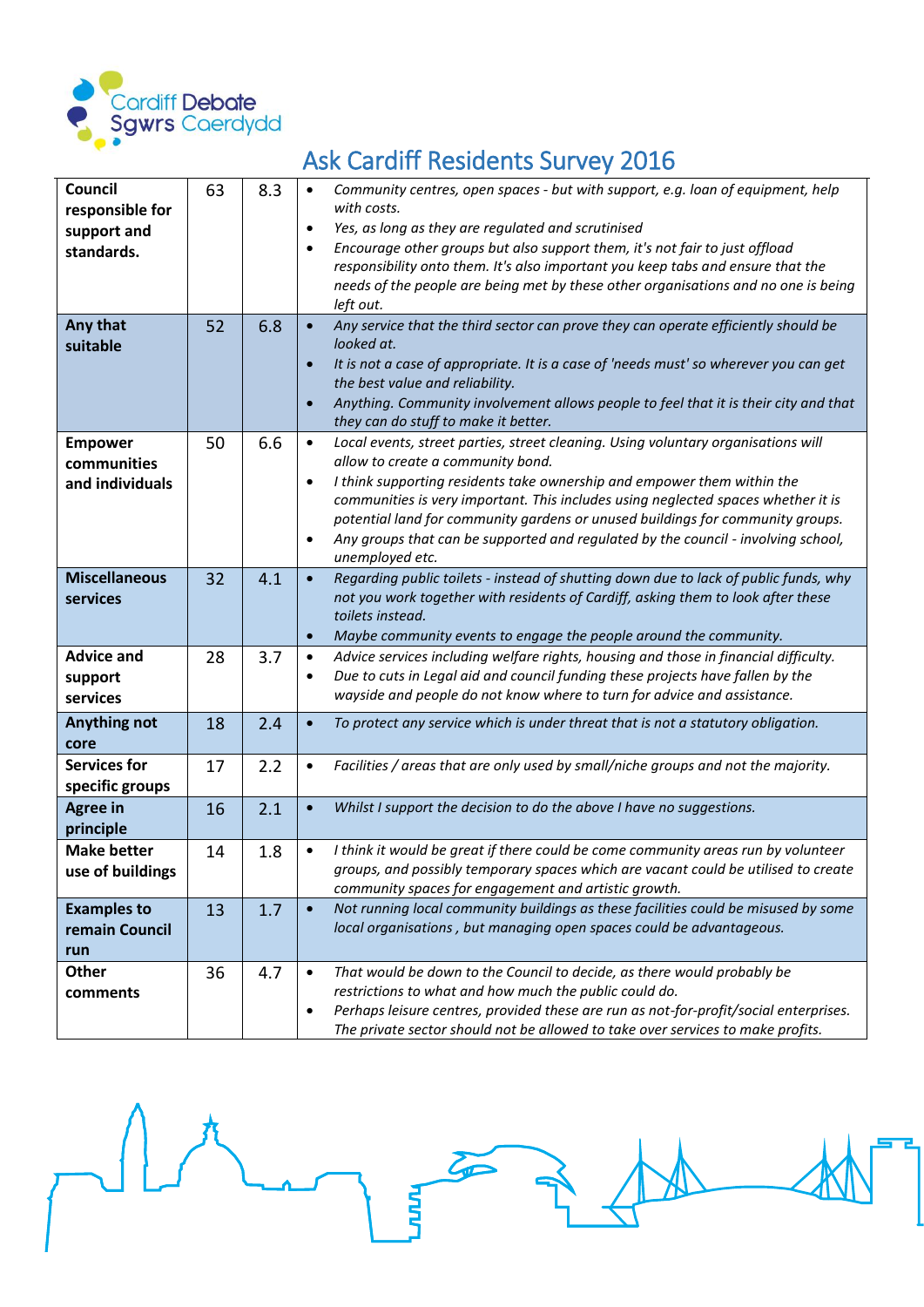

One alternative way of working is for the Council to reduce the number of buildings that we own. This has included developing Hubs that offer multiple services from a single location (e.g. Rumney Partnership Hub).

## <span id="page-18-0"></span>**1.2.4 Are you in favour of continuing the Councils policy of better utilising Council buildings with a focus on quality service provision and community led activities?**

Almost four fifths (78.4%) of respondents were in favour of Council buildings being utilised in this way. Support for this as a way of working was found to be highest amongst respondents in City & Cardiff South (83.4%) and lowest amongst respondents from Cardiff South East (72.3%).



*Base: 3548.*



*Base sizes shown in brackets.*

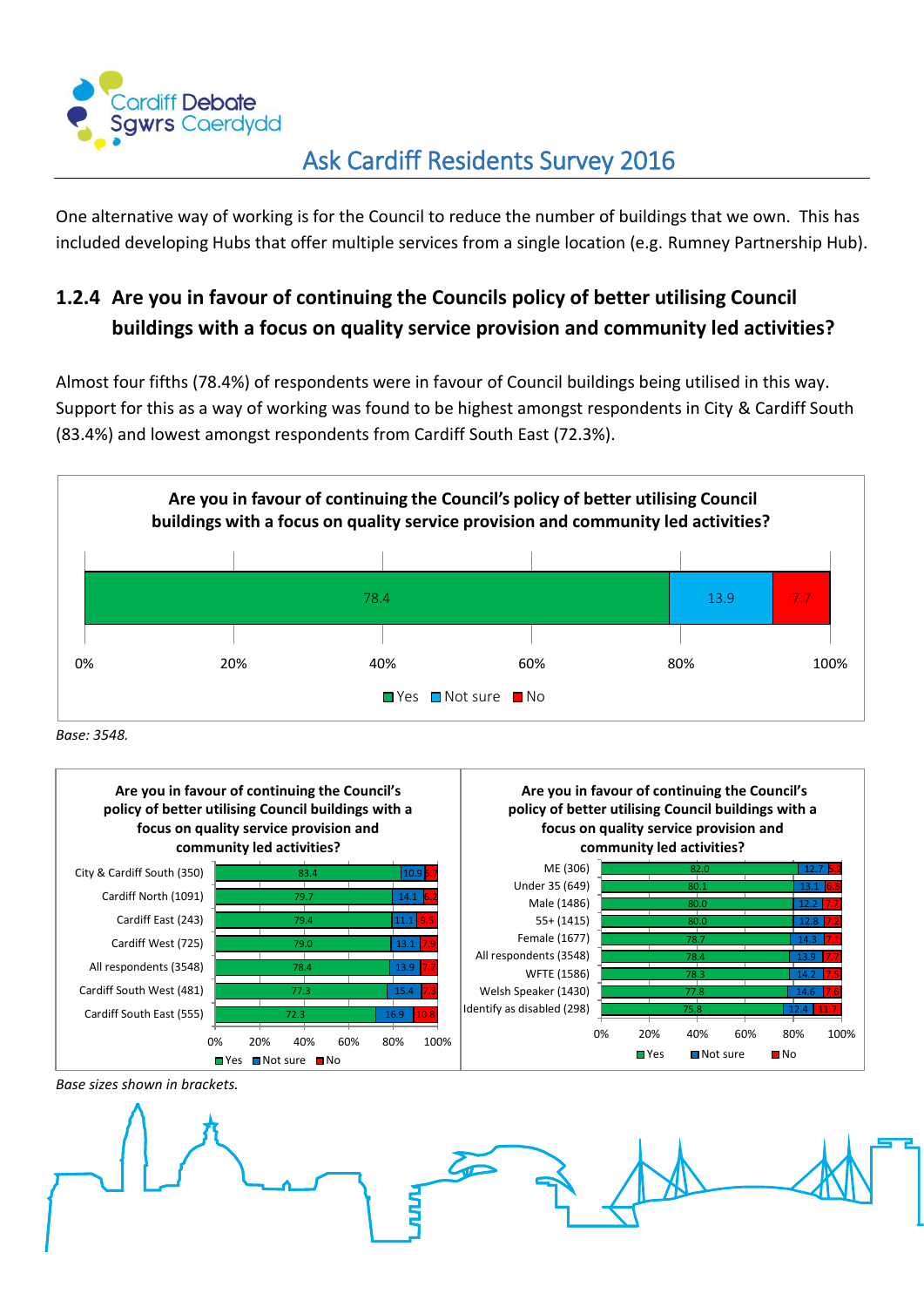

#### <span id="page-19-0"></span>**1.2.5 Do you support investment in IT (Information Technology) to increase opportunities for self-service?**

Two thirds (67.7%) of all respondents were in favour of further investment in information technology. Males (74.45) and those aged under thirty five (75.7%) expressed the highest levels of support whilst females (62.0%) and those identifying as disabled were less likely to do so )60.3%).







*Base sizes shown in brackets.*

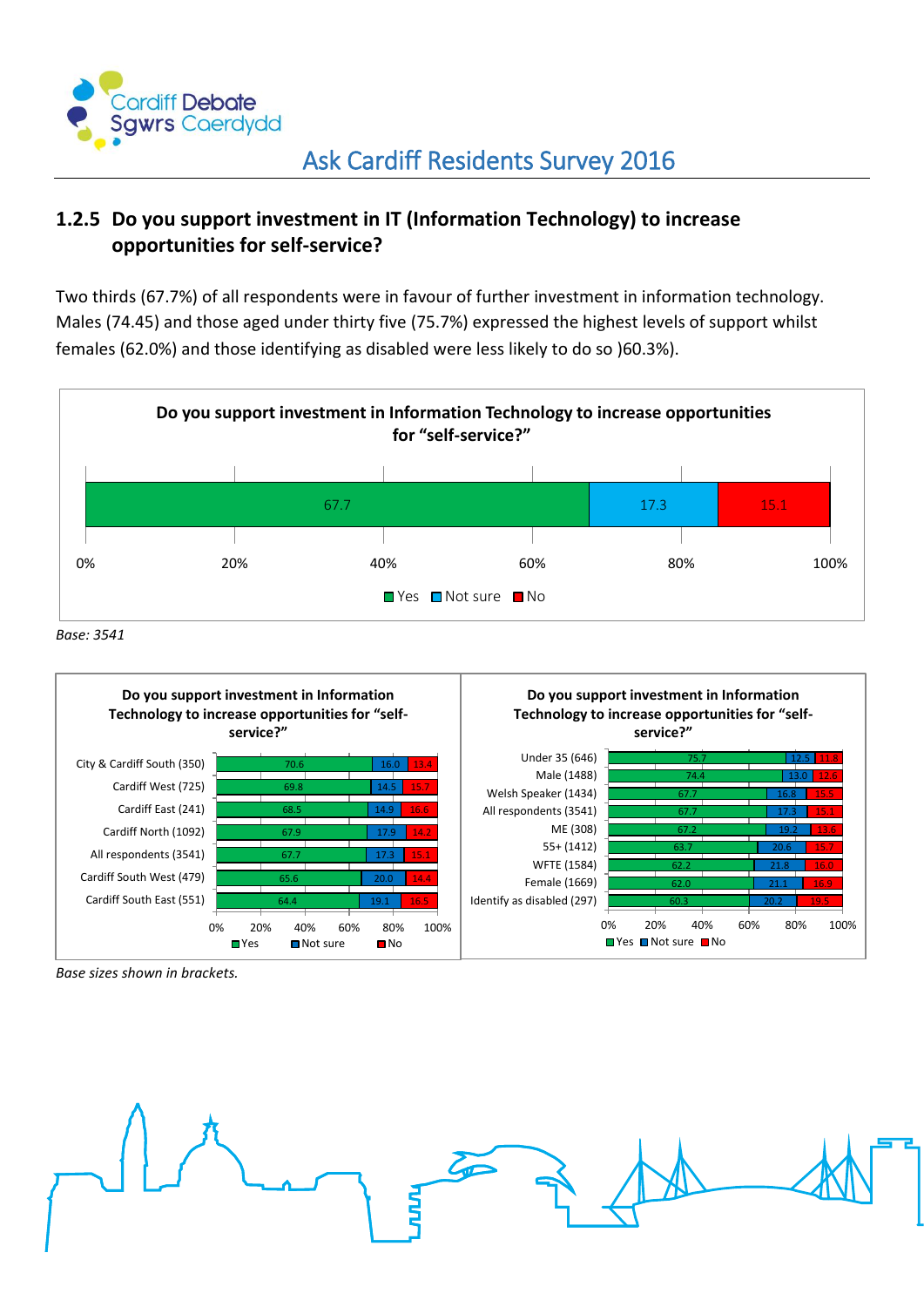

#### <span id="page-20-0"></span>**1.2.6 Would you support the Council in charging the public more for some services if it means they could be maintained or improved?**

Over half (53.3%) or respondents showed support for this proposal. This figure represents a increasing positive response from the public in relation to this proposal with support rising from just a third (33.8%) 12 months previously.



*Ask Cardiff 2016 base: 3536.*

Support for additional charging was highest amongst respondents in Cardiff West (58.4%) and Cardiff North (57.9%) whilst those in Cardiff East (47.7%) and Cardiff South East were far less likely to be in favour of additional charges being introduced.

Similarly it was males (58.2%) and those aged over 55 (57.8%) showed higher levels of support for additional charges whilst those aged under 35 (46.0%) and people from a minority ethnic background were found to be less supportive of this as a proposal (48.1%).

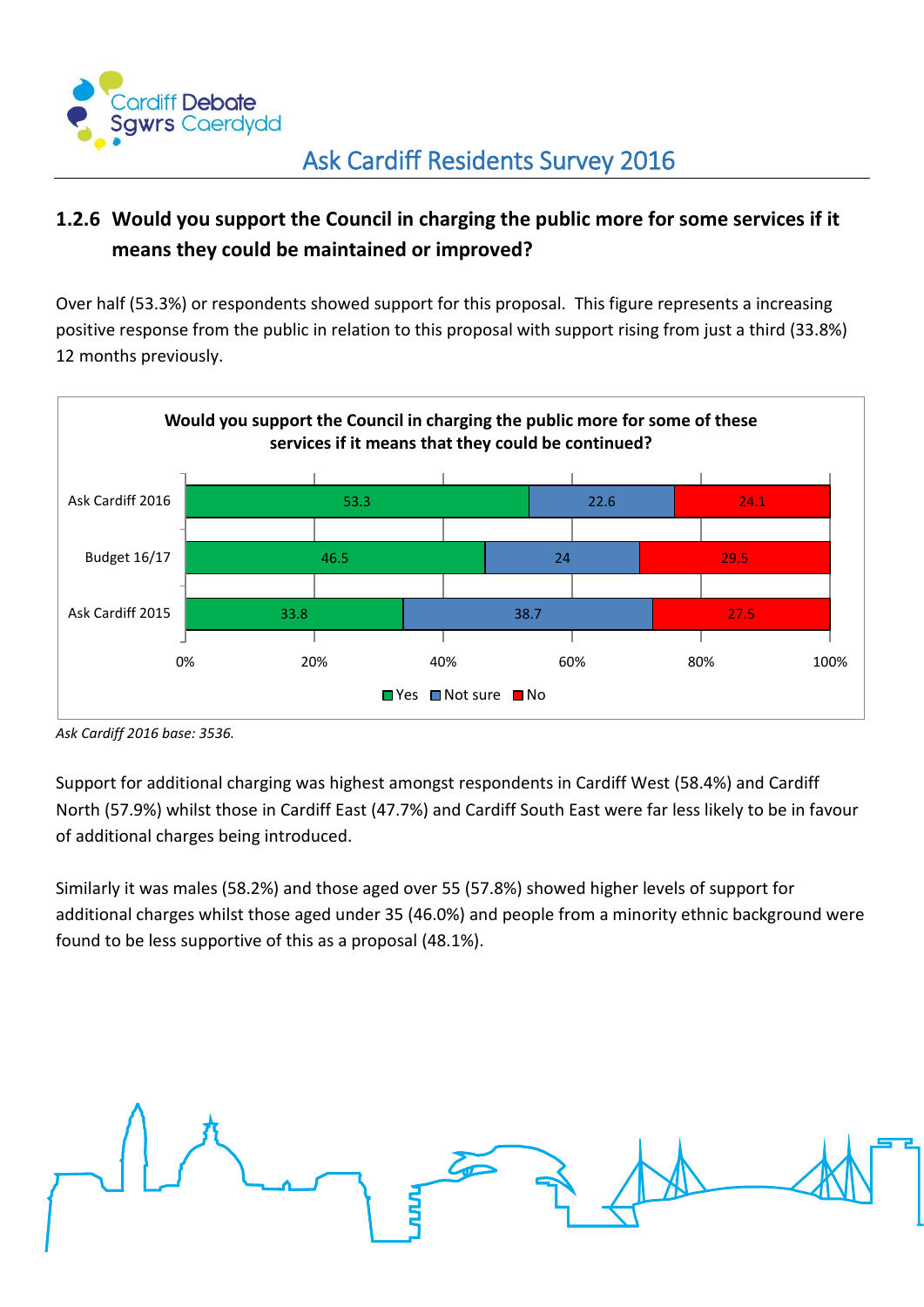

#### 45.6  $\lambda$ 7 49.3 51.3 53.3 57.9 58.4 27.0 24.5 27.4 20.4 22.6 20.4 18.8 27.4 27.8 23.3 28.3 24.1 21.7 22.7 0% 20% 40% 60% 80% 100% Cardiff South East (551) Cardiff East (241) Cardiff South West (481) City & Cardiff South (353) All respondents (3536) Cardiff North (1087) Cardiff West (722) **Would you support the Council in charging the public more for some of these services if it means that they could be continued?**  ■Yes ■Not sure ■No 46.0 48.1 49.8 50.7 53.0 53.1 53.2 57.8 58.2 27.4 25.6 22.6 26.6 22.2 22.1 22.6 20.7 16.9 27.1 25.6 27.6 22.5 24.6 24.8 24.1 21.4 24.9 0% 20% 40% 60% 80% 100% Under 35 (649) ME (306) Identify as disabled (297) Female (1667) WFTE (1581) Welsh Speaker (1433) All respondents (3536) 55+ (1410) Male (1488) **Would you support the Council in charging the public more for some of these services if it means that they could be continued?**  ■ Yes ■ Not sure ■ No

*Base sizes shown in brackets.*

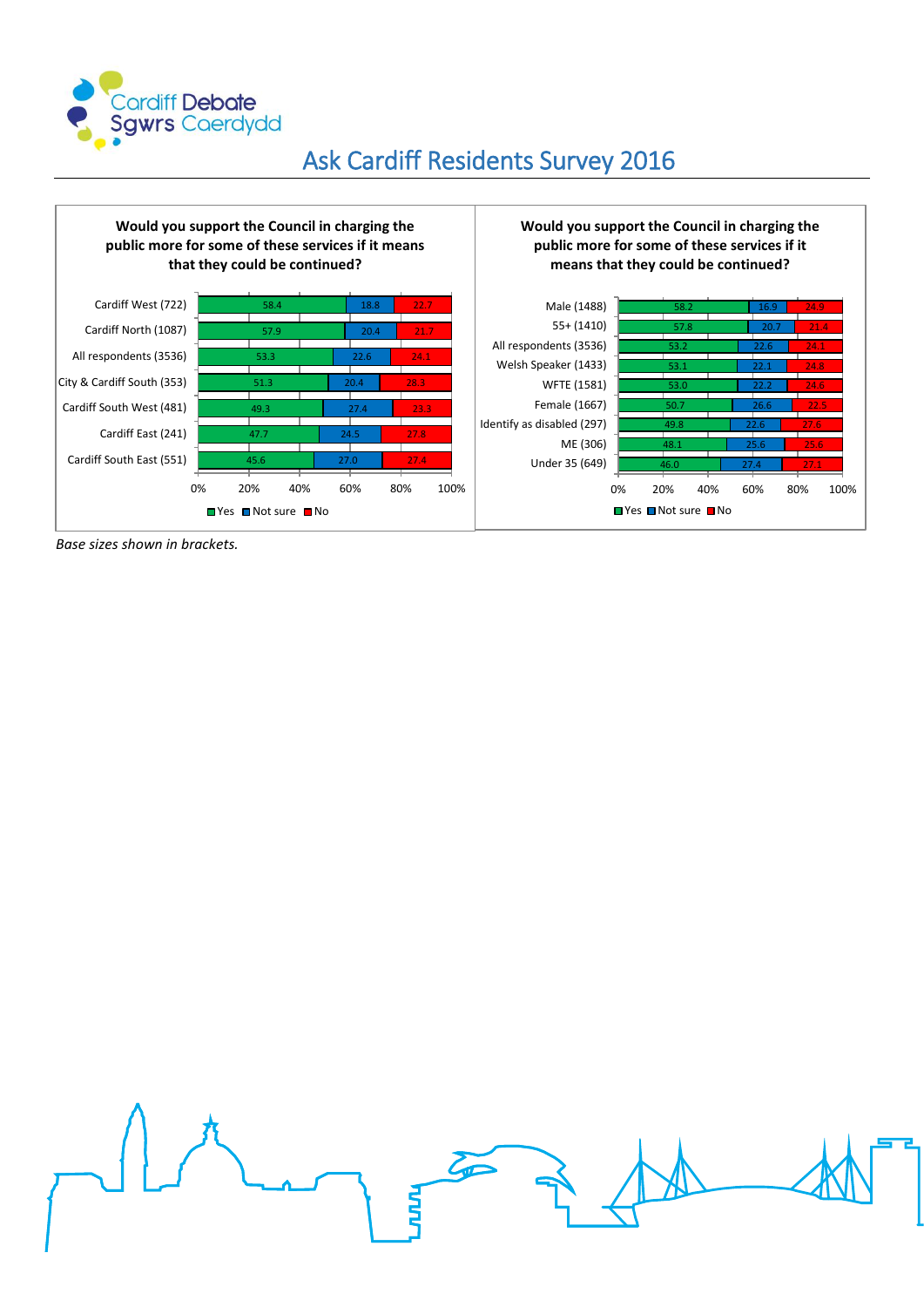

#### <span id="page-22-0"></span>**1.2.7 Are there any areas which you currently use, that you would not be prepared to pay extra for in order to maintain or improve the service?**

While this was an open comment question respondents were given a list of 31 services where Cardiff Council is able to increase charges. 940 respondents selected from this list with the results displayed below.

Almost a quarter of these respondents (24.9%) would not be prepared to pay extra 'Library charges' in order to maintain or improve the service with 22.4% unwilling to pay additional for 'Parking/Park & Ride'. Over a tenth of respondents would be unwilling to pay extra for another five of the services ('Leisure Activities', 18.6%; 'School Meals', 13.3%; 'Disabled Facilities', 13.1%; 'Parks, Pitches and Bowls', 12.3%; 'Bereavement and Registration Fees', 12.0%).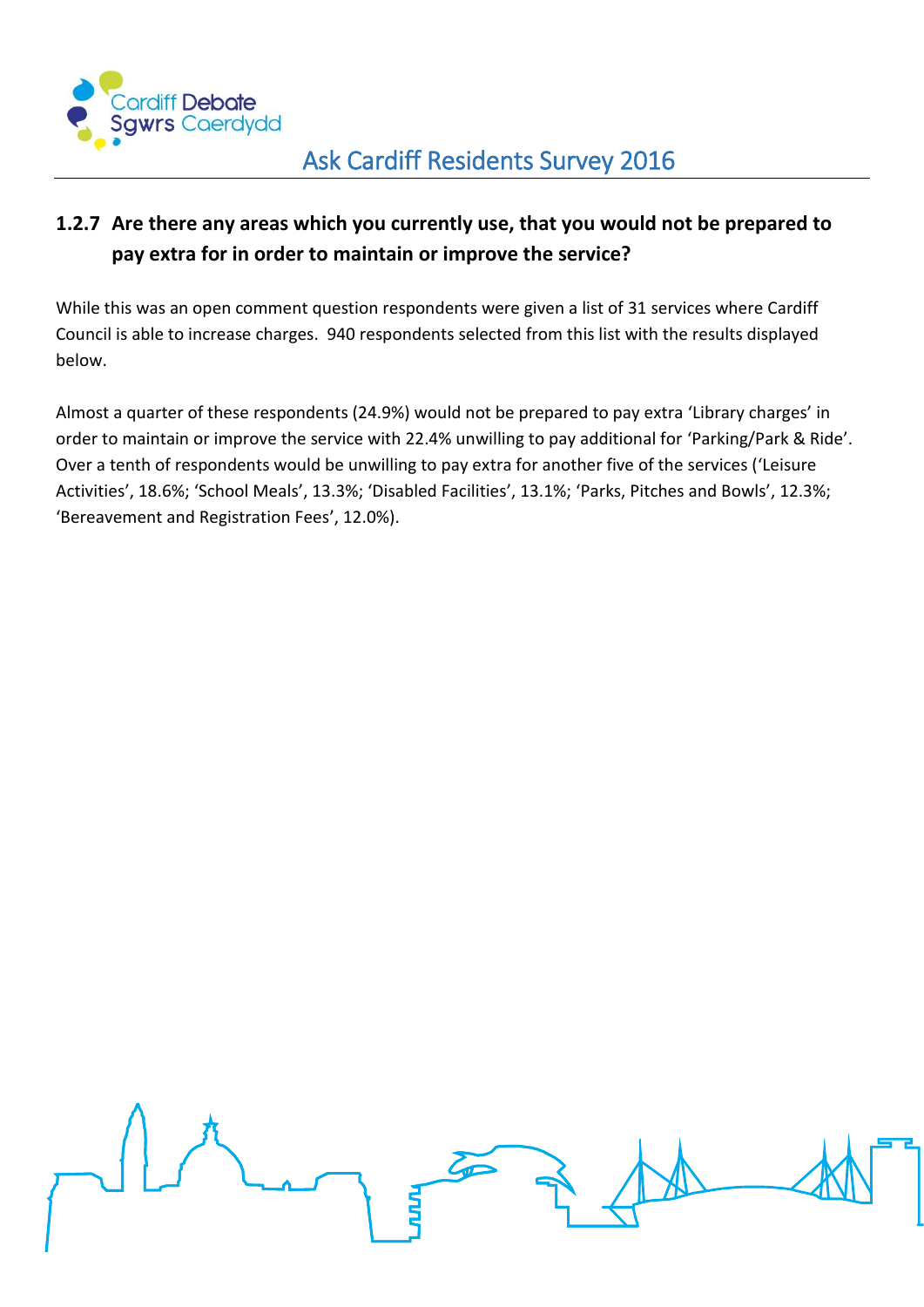



*Base: 940*

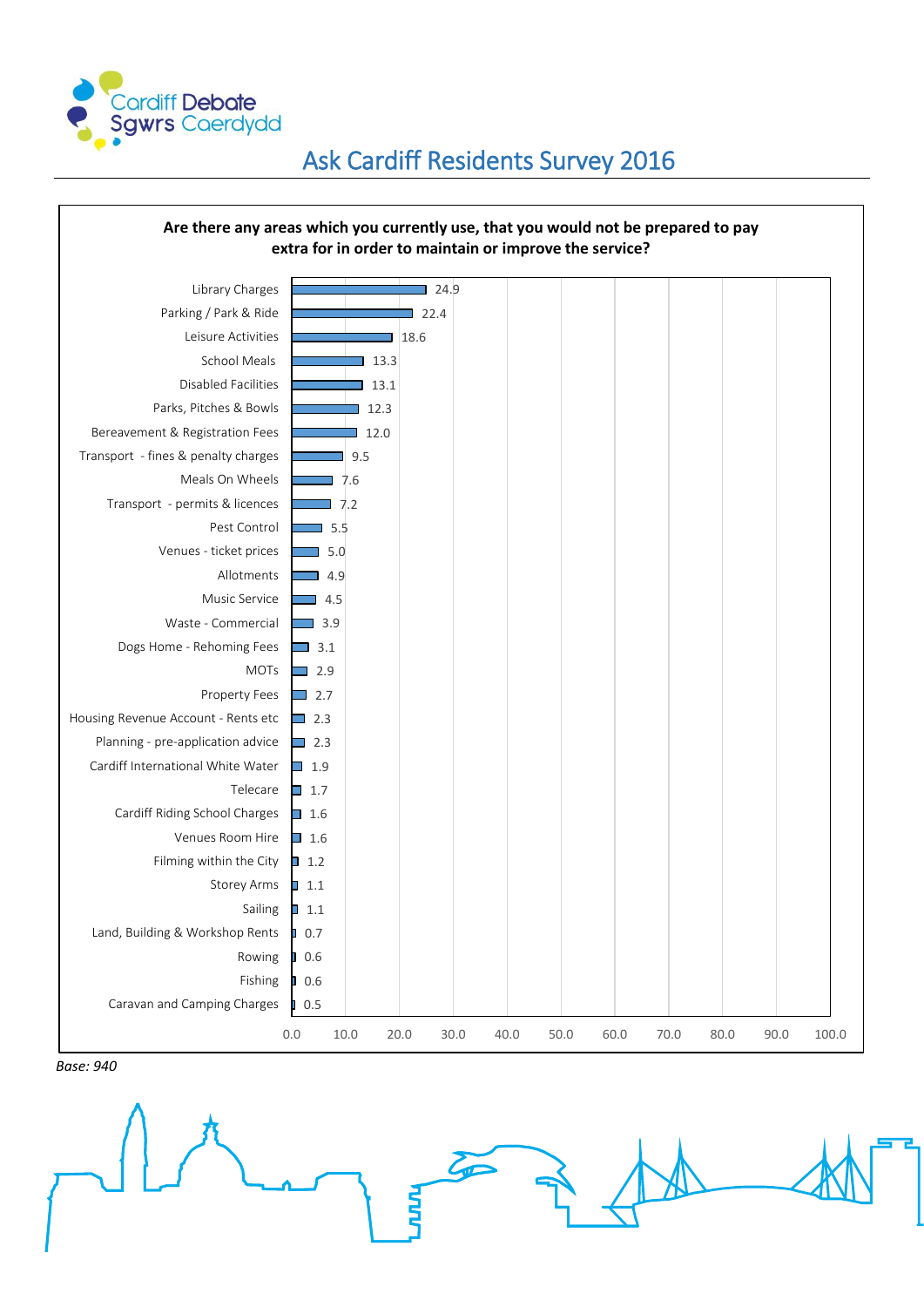

An additional 530 comments were received that did not relate to the list of services. 'Should not increase for any service' was the dominant theme (181 responses; 34.0%). 21.7% concerned 'Waste and Recycling' with fears that additional charges could cause cleanliness issues and fly tipping, with 14.9% of respondents concerned that the change 'Will affect certain groups'.

| <b>Theme</b>                                       | <b>No</b> | %    | <b>Example comments</b>                                                                                                                                                                                                                                                                                                                                                                                                                                                                                                                                                                                                                                                                                                                                                                                                                                                                                                                                                                   |
|----------------------------------------------------|-----------|------|-------------------------------------------------------------------------------------------------------------------------------------------------------------------------------------------------------------------------------------------------------------------------------------------------------------------------------------------------------------------------------------------------------------------------------------------------------------------------------------------------------------------------------------------------------------------------------------------------------------------------------------------------------------------------------------------------------------------------------------------------------------------------------------------------------------------------------------------------------------------------------------------------------------------------------------------------------------------------------------------|
| <b>Should not</b><br>increase for any<br>services; | 181       | 34.0 | Nothing I currently use. We've 'paid' for it already. That's what council tax is for?<br>$\bullet$<br>I wouldn't be prepared to pay extra for any of the above. The Council is not the<br>$\bullet$<br>only entity whose resources are being squeezed. Residents are in the same<br>position and passing those costs on to individuals who are already struggling will<br>increase the pressure and make them increasingly unaffordable.<br>No, better to be charged for services I use than pay a generic council tax.<br>$\bullet$<br>None.<br>$\bullet$                                                                                                                                                                                                                                                                                                                                                                                                                                |
| <b>Waste and</b><br>recycling                      | 115       | 21.7 | None on that list, but if charges were introduced for recycling collection or<br>$\bullet$<br>garden waste this would not be favourable and I believe it could increase fly<br>tipping. The benefit of continuing these services free of charge would be cost<br>avoidance from the currently existing Welsh Government recycling target and<br>the fines for missing these.<br>Waste because there is rubbish all over streets it's awful.<br>$\bullet$<br>I think it is important to get the balance right where charges are concerned.<br>$\bullet$<br>People value things more if they see a direct charge for them but form some<br>things they won't be prepared to pay more - and if charges rise they stop paying<br>for them and find alternative methods. Bulky item disposal is one of these. I feel<br>that maybe charges for this should come down. This would support a reduction<br>in fly tipping - dealing with which is a cost.<br>Bulky waste collection.<br>$\bullet$ |
| <b>Will affect</b><br>certain groups               | 79        | 14.9 | Willing to pay more but should be needs assessed and not impact on the poorest<br>$\bullet$<br>in society.<br>I think the council need to be careful about increasing costs of leisure centre's<br>$\bullet$<br>etc. This will potentially make it unaffordable for some to exercise impact on the<br>health of the local population and in the long run the council would have to<br>provide more services for people who have access needs due to obesity etc.<br>I don't support increasing charges for services accessed by vulnerable people e.g.<br>$\bullet$<br>Meals on Wheels, bereavement fees, disabled facilities etc.                                                                                                                                                                                                                                                                                                                                                        |
| <b>Unable to</b><br>answer                         | 49        | 9.2  | This question is too general to answer.<br>$\bullet$<br>You have not supplied me with enough information to have an opinion on this. It<br>$\bullet$<br>would have helped to show the amount I pay for these services before<br>concluding if I would like to pay extra.                                                                                                                                                                                                                                                                                                                                                                                                                                                                                                                                                                                                                                                                                                                  |
| <b>Need to improve</b><br>services first           | 45        | 8.5  | Would be prepared to pay extra if services were to an acceptable standard.<br>$\bullet$<br>It is clear that the focus is on charging for services or cutting services - but there<br>appears to be no recognition of need to cut internal costs and improve efficiency.                                                                                                                                                                                                                                                                                                                                                                                                                                                                                                                                                                                                                                                                                                                   |

ś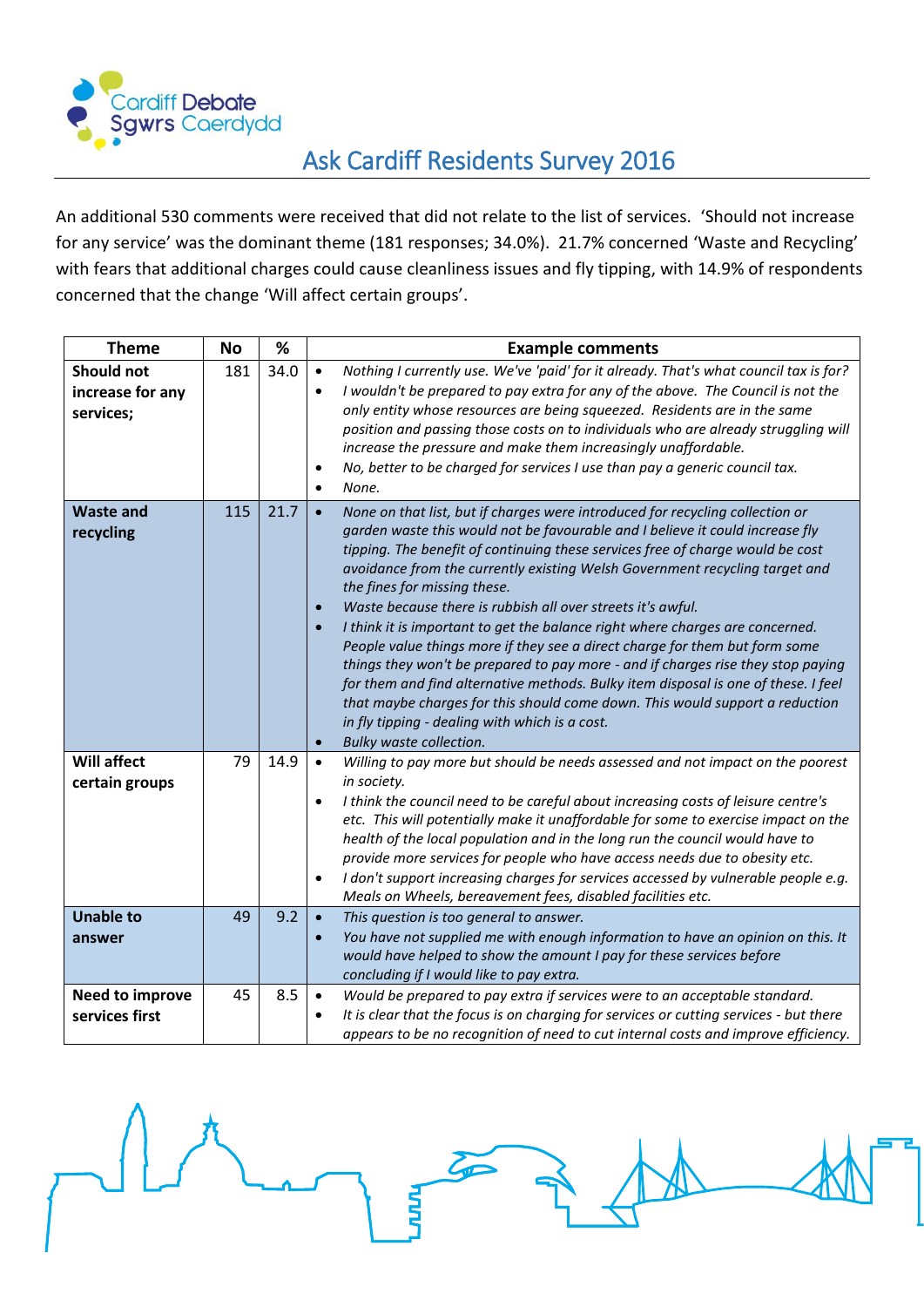

 $\overline{a}$ 

# Ask Cardiff Residents Survey 2016

| <b>Already pay</b><br>council tax<br><b>Public transport</b> | 43<br>23 | 8.1<br>4.3 | $\bullet$<br>$\bullet$<br>$\bullet$ | It's not about areas I use. The council already charges a very sizeable council tax<br>each year. It's simply unfair to look to charge more for any services when the<br>council tax rises year by year at the same time.<br>None as I already pay a lot of council tax despite living in a very small property.<br>Buses & other public transport.                                                                                                                                                                                                                     |
|--------------------------------------------------------------|----------|------------|-------------------------------------|-------------------------------------------------------------------------------------------------------------------------------------------------------------------------------------------------------------------------------------------------------------------------------------------------------------------------------------------------------------------------------------------------------------------------------------------------------------------------------------------------------------------------------------------------------------------------|
| <b>Miscellaneous</b>                                         | 23       | 4.3        | $\bullet$                           | Health & Social care; Adult social care. Children young people schemes &<br>services.                                                                                                                                                                                                                                                                                                                                                                                                                                                                                   |
| <b>Roads and</b><br>pavements                                | 19       | 3.6        | $\bullet$                           | Road and footpath (pavement) repairs.                                                                                                                                                                                                                                                                                                                                                                                                                                                                                                                                   |
| Don't increase<br>for core services                          | 17       | 3.2        |                                     | Some of the above should be free as they are basic necessities, whilst others<br>should be a higher rate as they are luxuries not basic requirements.                                                                                                                                                                                                                                                                                                                                                                                                                   |
| <b>Should increase</b><br>for all/most<br>services           | 13       | 2.6        |                                     | Everyone should face up to taxation to give the council the funds to provide the<br>essential services.                                                                                                                                                                                                                                                                                                                                                                                                                                                                 |
| <b>Sport</b>                                                 | 12       | 2.3        | $\bullet$                           | (Not) swimming or physical activities as these are essential for good health.                                                                                                                                                                                                                                                                                                                                                                                                                                                                                           |
| <b>Health</b>                                                | 10       | 1.9        | $\bullet$                           | Health services.                                                                                                                                                                                                                                                                                                                                                                                                                                                                                                                                                        |
| <b>Other comments</b>                                        | 51       | 9.6        | $\bullet$<br>$\bullet$              | As a matter of principle, public libraries should be free. Larger companies and<br>those companies who are heavy users of services or whose activities lead to an<br>increase in service use should contribute more financially.<br>Yes if the option is to lose them altogether but no if they are not financially<br>viable anyway.<br>If services are valuable enough to require individuals to pay should be in the<br>private sector. The only such services should be under the care of the council are<br>the ones where there is no private sector to maintain. |

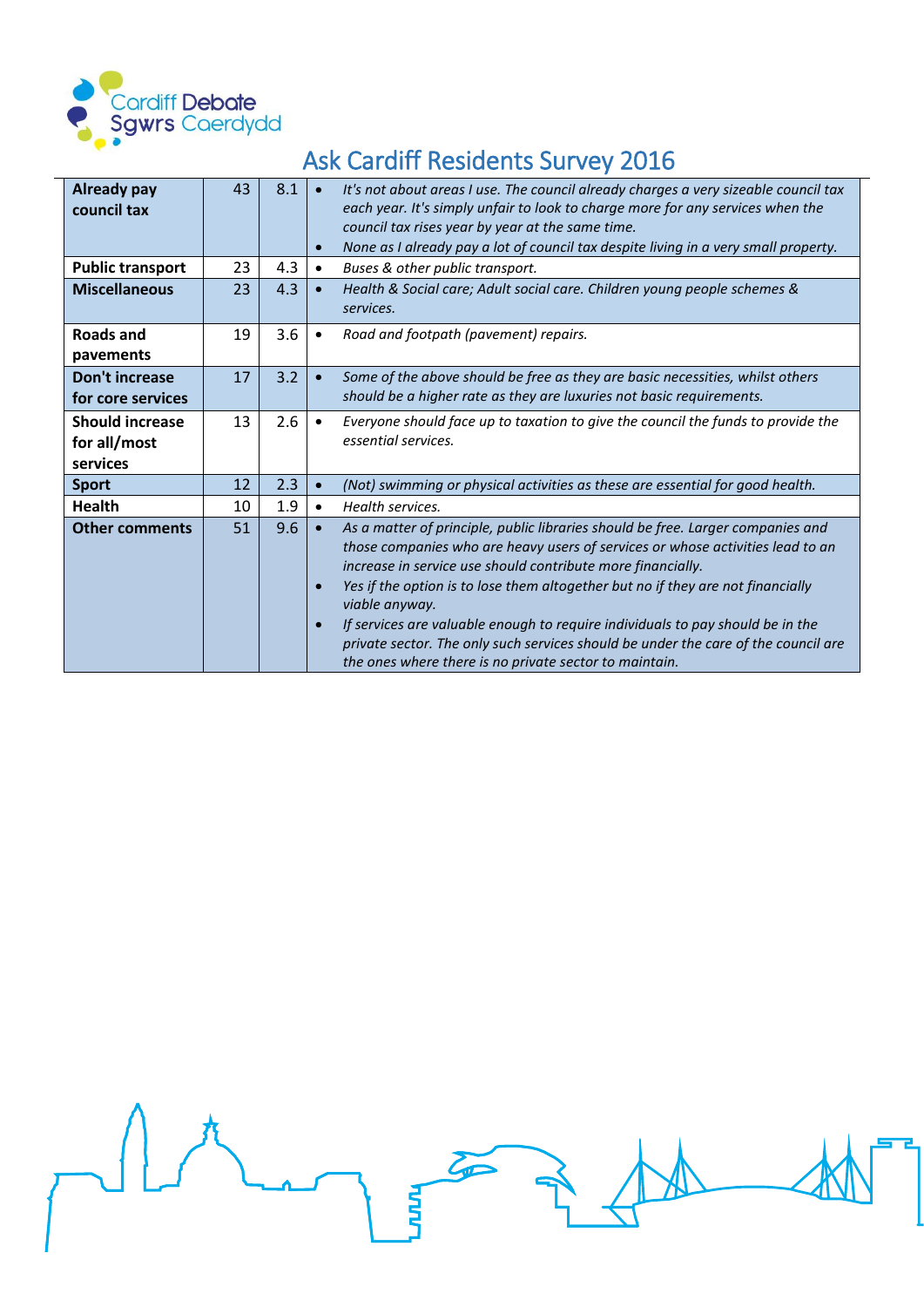

<span id="page-26-0"></span>**1.2.8 The Council is changing how we deliver our services. We have worked to ensure that front line services represent good value for money. Now we want to look for opportunities to sell our services to increase income and help offset the budget shortfall. To what extent do you agree or disagree with the City of Cardiff Council undertaking the following?**

Approximately three quarters of respondents showed agreement against each of the proposals with 74.5% supporting the Council carrying out additional work for external clients, and 74.3% supporting increased commercial activities.



*Base sizes shown in brackets.*